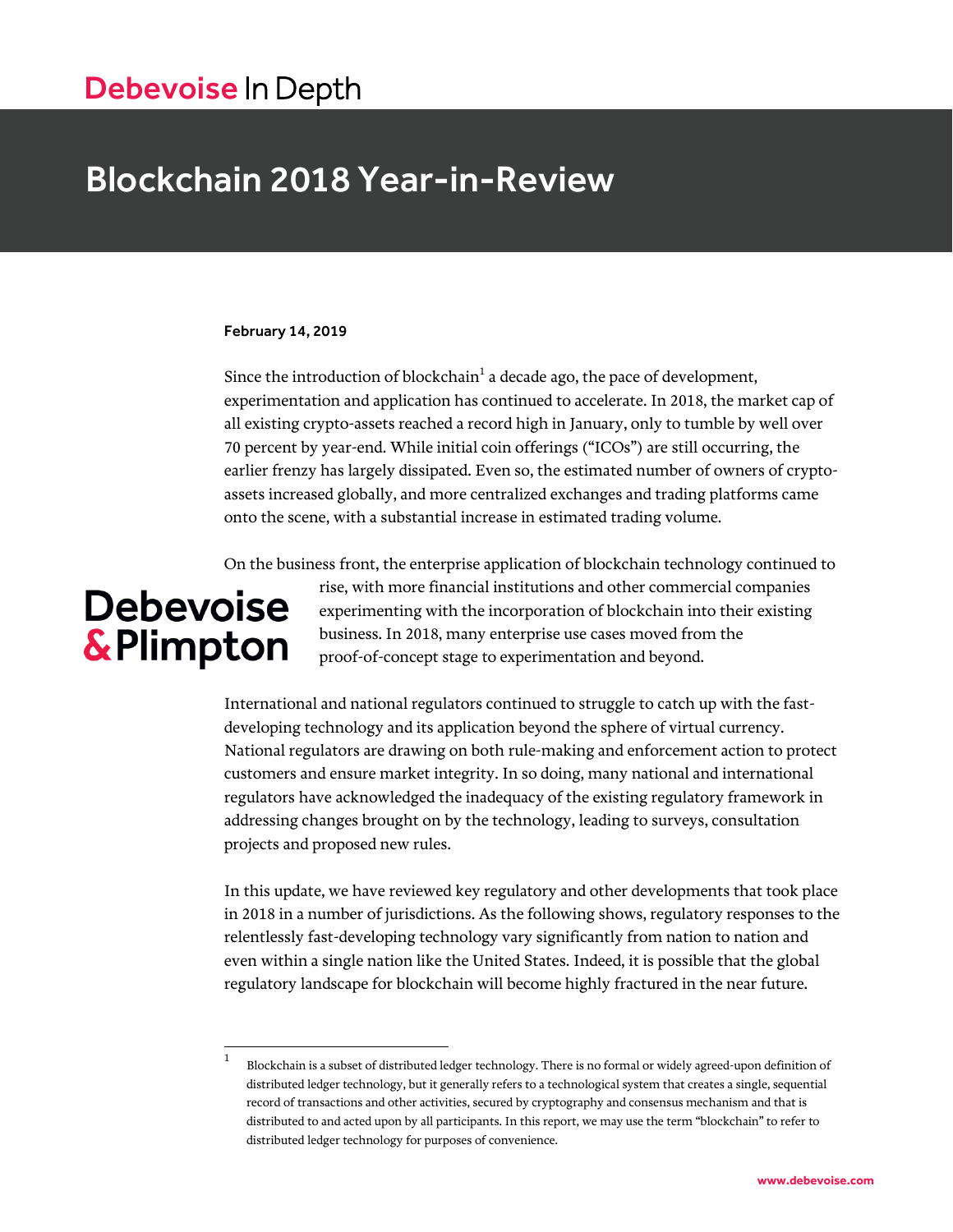That would not be ideal for blockchain technology, which was created to transcend geographical and political borders.

# European Union

# The European Commission's FinTech Action Plan of 2018

On March 8, 2018, the European Commission published its FinTech Action Plan, intended as a starting point for a wide range of measures to improve Europe's position regarding new technologies in the financial sector. $^2$ 

The Commission considers FinTech to be a key factor not only for the financial sector but also for its envisioned Capital Markets Union, a true single market for consumer financial services, as well as a Digital Single Market. To support the financial sector in its use of new technologies such as blockchain, artificial intelligence and cloud services, the Commission has prepared a FinTech Action Plan, encompassing three main objectives: (i) enabling innovative business models to scale up, (ii) supporting the adoption of new technologies and (iii) increasing cybersecurity and the integrity of the financial system. Specific initiatives within the plan include hosting a European Union ("EU") FinTech Laboratory, running workshops to improve the sharing of cybersecurity information and developing a best-practices blueprint for regulatory sandboxes. Most of the items discussed below are closely linked with the Commission's FinTech Plan or should be regarded in that context.

# European Supervisory Authorities' Reports on ICOs, Crypto-Assets and Regulatory Sandboxes

In the first week of 2019, both the European Securities and Markets Authority ("ESMA") and the European Banking Authority ("EBA") issued reports advising EU legislators on the regulation of crypto-assets and ICOs. Concurrently, the European Supervisory Authorities ("ESAs"), issued a joint report on innovation hubs and regulatory sandboxes.<sup>3</sup>

 $\frac{1}{2}$ For the complete report please see: European Commission, "Communication from the Commission to the European Parliament, the Council, the European Central Bank, the European Economic and Social Committee and the Committee of the Regions" (Mar. 8, 2019), *available at* [https://ec.europa.eu/info/sites/info/files/180308](https://ec.europa.eu/info/sites/info/files/180308-action-plan-fintech_en.pdf) [action-plan-fintech\\_en.pdf.](https://ec.europa.eu/info/sites/info/files/180308-action-plan-fintech_en.pdf)

<sup>3</sup> For more information see our Client Update of January 22, 2019: [https://www.debevoise.com/insights/publications/2019/01/european-supervisory-authorities-recommend.](https://www.debevoise.com/insights/publications/2019/01/european-supervisory-authorities-recommend) For the report please see:(i) ESMA, "Advice: Initial Coin Offerings and Crypto-Assets" (Jan. 9, 2019), *available at* [https://www.esma.europa.eu/sites/default/files/library/esma50-157-1391\\_crypto\\_advice.pdf,](https://www.esma.europa.eu/sites/default/files/library/esma50-157-1391_crypto_advice.pdf) (ii) EBA, "Report with advice for the European Commission: on crypto-assets" (Jan. 9, 2019), *available at*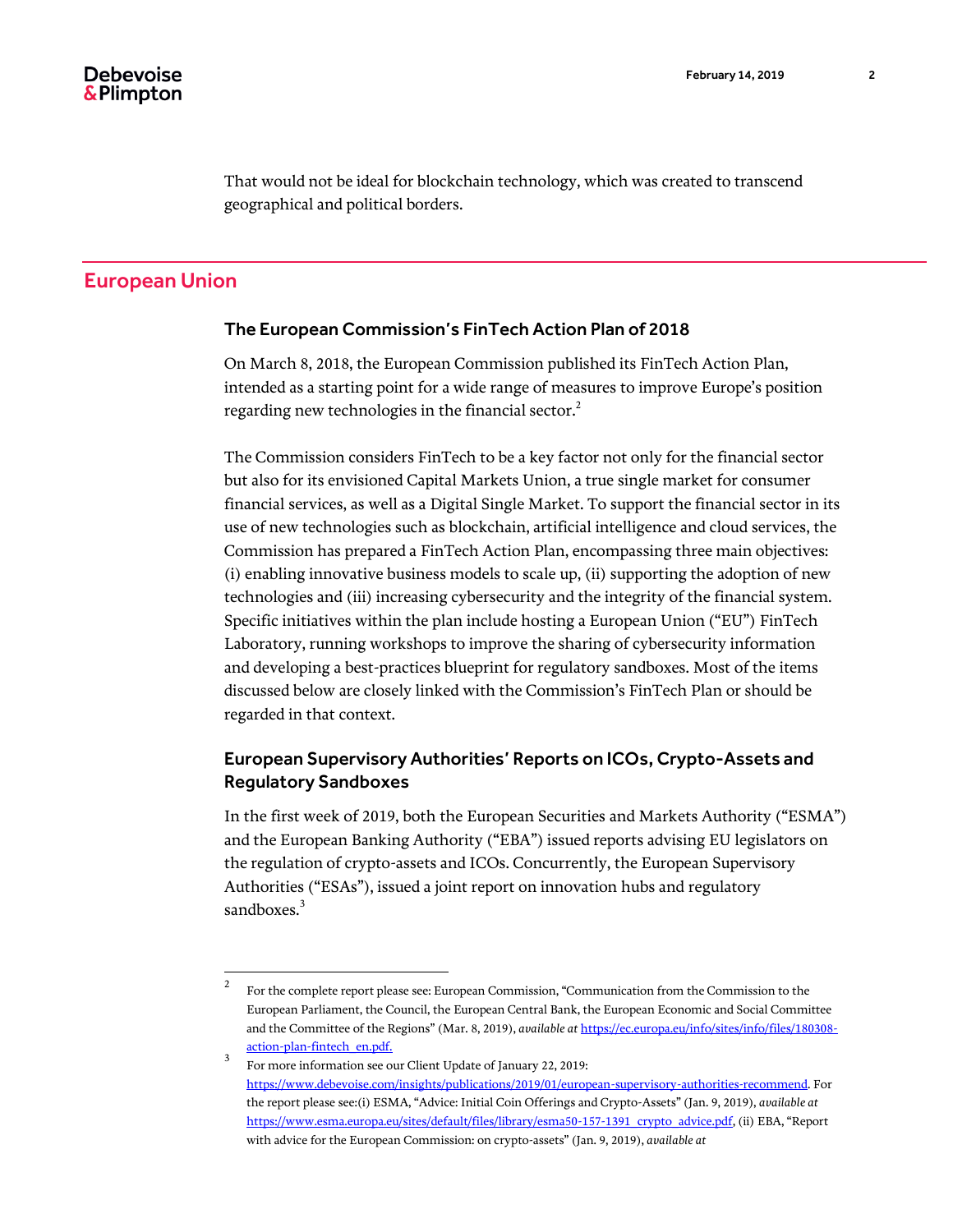l

ESMA's report reviews the current EU rules applicable to crypto-assets which qualify as financial instruments, as well as the gaps and issues in those rules. For crypto-assets that do not qualify as financial instruments, the report recommends considering a bespoke regime. EBA focuses on crypto-assets from the perspective of EU regulations on banking, payment services and electronic money, and recommends further analysis of the current regulatory environment to determine whether amendments are necessary. ESAs' report centers on a comparative analysis of regulatory sandboxes and innovation hubs within Europe, including best practices for their design and operation, and recommends promoting coordination and cooperation between innovation facilitators at the EU level in an EU network.

### EU Blockchain Observatory and Forum

In February 2018, the European Commission launched the EU Blockchain Observatory and Forum.<sup>4</sup>

The objective of the EU Observatory is to accelerate blockchain innovation and the development of the blockchain ecosystem within the EU. It provides analysis and reports on a range of blockchain topics reflecting the priorities of the European Commission. During 2018, those reports included "Blockchain Innovation in Europe" in July 2018, "Blockchain and the GDPR" in October 2018 and "Blockchain for Government and Public Services' in December 2018. 5

The report on blockchain and the EU General Data Protection Regulation ("GDPR") is particularly noteworthy. It identifies three main points of tension between blockchain and the GDPR: (i) difficulties in identifying data controllers and processors in the context of blockchain transactions, particularly when blockchain transactions are written by the data subjects themselves; (ii) a lack of consensus regarding what is required to anonymize personal data so that the result can be stored in a blockchain network; and (iii) challenges in rectifying or removing personal data once it has been recorded in a blockchain network.

[The report offers general recommendations for using blockchain in the context of](https://www.eublockchainforum.eu/sites/default/files/reports/eu_observatory_blockchain_in_government_services_v1_2018-12-07.pdf?width=1024&height=800&iframe=true)  [GDPR and in light of the number of important issues that remain unresolved. These](https://www.eublockchainforum.eu/sites/default/files/reports/eu_observatory_blockchain_in_government_services_v1_2018-12-07.pdf?width=1024&height=800&iframe=true)  [recommendations include \(i\) assessing if it is essential to use blockchain in a given](https://www.eublockchainforum.eu/sites/default/files/reports/eu_observatory_blockchain_in_government_services_v1_2018-12-07.pdf?width=1024&height=800&iframe=true) 

[https://eba.europa.eu/documents/10180/2545547/EBA+Report+on+crypto+assets.pdf,](https://eba.europa.eu/documents/10180/2545547/EBA+Report+on+crypto+assets.pdf) and (iii) ESA, "Report FinTech: Regulatory sandboxes and innovation hubs" (Jan. 7, 2019), *available at* [https://eba.europa.eu/documents/10180/2545547/JC+2018+74+Joint+Report+on+Regulatory+Sandboxes+and+](https://eba.europa.eu/documents/10180/2545547/JC+2018+74+Joint+Report+on+Regulatory+Sandboxes+and+Innovation+Hubs.pdf) [Innovation+Hubs.pdf.](https://eba.europa.eu/documents/10180/2545547/JC+2018+74+Joint+Report+on+Regulatory+Sandboxes+and+Innovation+Hubs.pdf)

<sup>4</sup> Further information can be found at: EU Blockchain Observatory and Forum, *available at*  [https://www.eublockchainforum.eu/.](https://www.eublockchainforum.eu/)

<sup>5</sup> See the reports at: EU Blockchain Observatory and Forum: Reports, *available at*  [https://www.eublockchainforum.eu/reports.](https://www.eublockchainforum.eu/reports)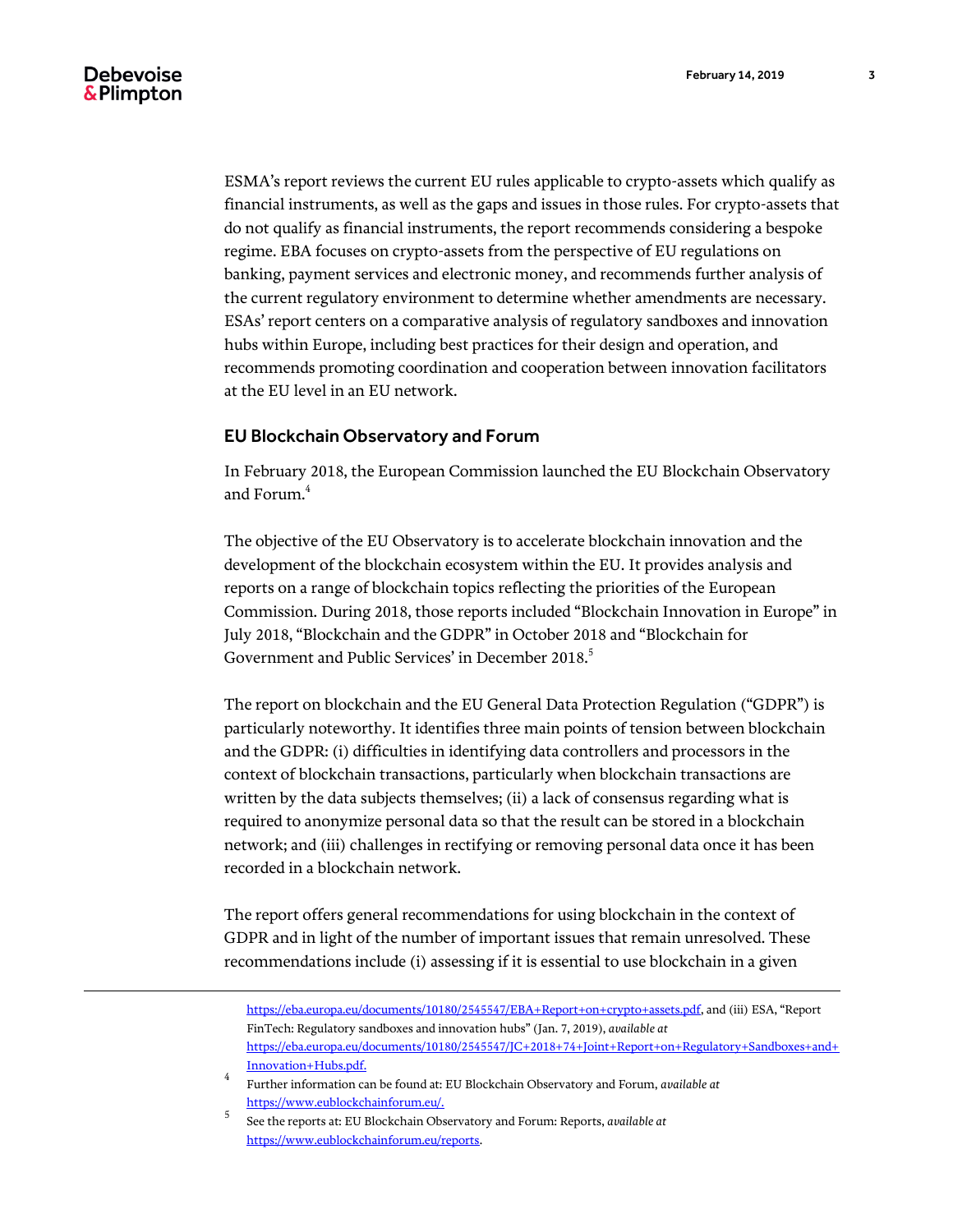[scenario; \(ii\) using encryption and aggregation techniques for storing personal data](https://www.eublockchainforum.eu/sites/default/files/reports/eu_observatory_blockchain_in_government_services_v1_2018-12-07.pdf?width=1024&height=800&iframe=true)  [rather than storing such data directly on blockchain; \(iii\) avoiding the use of blockchain](https://www.eublockchainforum.eu/sites/default/files/reports/eu_observatory_blockchain_in_government_services_v1_2018-12-07.pdf?width=1024&height=800&iframe=true)  [for the collection of personal data \(or at a minimum using private, permissioned](https://www.eublockchainforum.eu/sites/default/files/reports/eu_observatory_blockchain_in_government_services_v1_2018-12-07.pdf?width=1024&height=800&iframe=true)  [blockchain networks to do so\); and \(iv\) continuing to innovate while being as clear and](https://www.eublockchainforum.eu/sites/default/files/reports/eu_observatory_blockchain_in_government_services_v1_2018-12-07.pdf?width=1024&height=800&iframe=true)  transparent as possible with users. [These suggestions are in line with the approach taken](https://www.eublockchainforum.eu/sites/default/files/reports/eu_observatory_blockchain_in_government_services_v1_2018-12-07.pdf?width=1024&height=800&iframe=true)  by France'[s CNIL \(see below\).](https://www.eublockchainforum.eu/sites/default/files/reports/eu_observatory_blockchain_in_government_services_v1_2018-12-07.pdf?width=1024&height=800&iframe=true)

#### European Blockchain Partnership

In April 2018, 21 Member States of the European Union and Norway signed a declaration creating the European Blockchain Partnership ("EBP").<sup>6</sup>

The EBP aims to develop a trusted, secure and resilient European Blockchain Services Infrastructure ("EBSI"), which would meet the highest standards for privacy, cybersecurity, interoperability and energy efficiency, and be fully compliant with EU regulations. The EBSI is intended to support digital services deployed by public authorities and to promote cooperation between public authorities with actors. Five additional countries have since joined the European Blockchain Partnership.

### Securities and Markets Stakeholders Group's Report to ESMA

In October 2018, the Securities and Markets Stakeholders Group ("SMSG") issued its "Own Initiative Report on Initial Coin Offerings and Crypto-Assets," intended to provide advice to the  $\mathsf{ESMA}^{\mathsf{7}}$  SMSG represents the interests of various financial markets stakeholders, including consumers, users of financial services, financial market participants, academics, employees in the financial sector and small and medium-sized enterprises and provides advice to ESMA on development of financial market policies.

The first part of the report provides definitions for the concepts used in connection with ICOs and crypto-assets. Building on the taxonomy of crypto-assets of the Swiss financial supervisory authority FINMA, SMSG differentiates between payment tokens, utility tokens, asset tokens and hybrids.

The second part of the report discusses whether and how to regulate ICOs and crypto-assets, with SMSG recommending that ESMA either issue level 3 guidelines or work toward supervisory convergence to clarify whether:

 6 The Declaration on European Partnership on Blockchain can be found at: "DECLARATION: Cooperation on a European Blockchain Partnership" (Apr. 10, 2018), *available at* 

[https://ec.europa.eu/newsroom/dae/document.cfm?doc\\_id=50954.](https://ec.europa.eu/newsroom/dae/document.cfm?doc_id=50954) 7

For the complete report please see: Securities and Markets Stakeholder Group, "ADVICE TO ESMA: Own Initiative Report on Initial Coin Offerings and Crypto-Assets" (Oct. 19, 2018) *available at*  [https://www.esma.europa.eu/sites/default/files/library/esma22-106-1338\\_smsg\\_advice\\_-](https://www.esma.europa.eu/sites/default/files/library/esma22-106-1338_smsg_advice_-_report_on_icos_and_crypto-assets.pdf) [\\_report\\_on\\_icos\\_and\\_crypto-assets.pdf.](https://www.esma.europa.eu/sites/default/files/library/esma22-106-1338_smsg_advice_-_report_on_icos_and_crypto-assets.pdf)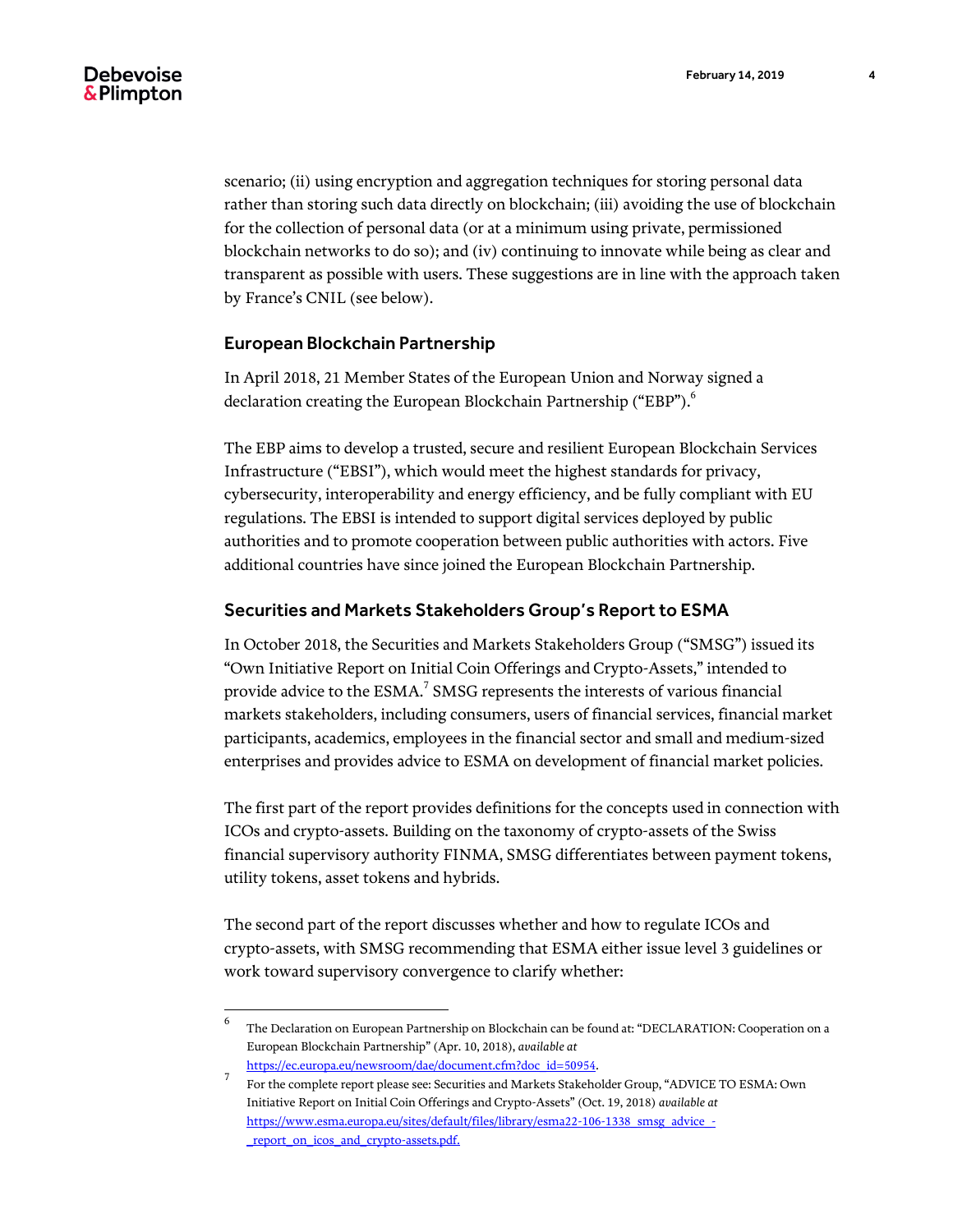- transferable asset tokens which have features typical of transferable securities are subject to the Markets in Financial Instruments Directive ("MiFID II"), and the Prospectus Regulation;
- depending on the interpretation of the MiFID definition of "commodities," asset tokens with features typical of derivatives are MiFID financial instruments;
- the organization of a secondary market in asset tokens which qualify as MiFID financial instruments is a multilateral trading facility ("MTF") or an organized trading facility ("OTF");
- issuers of asset tokens are to be considered to organize an MTF or an OTF, and consequently, whether the Market Abuse Regulation ("MAR") applies to such MTFs and OTFs;
- persons giving investment advice on asset tokens that are to be considered MiFID financial instruments or persons executing orders in such asset tokens are to be considered investment firms, and thus required to have a license (unless they qualify for an exemption under MiFID II).

Based on its conclusion that transferable payment tokens and utility tokens currently do not fall into the scope of MiFID II but are increasingly used as investment products, SMSG suggests adding transferable tokens to the MiFID II list of financial instruments.

Finally, SMSG suggests that ESMA provides guidelines with minimum criteria that national authorities can use regarding sandboxes or innovation hubs. Some of these suggestions seem to have been considered by ESMA in its report to EU Institutions on regulation of ICOs and crypto-assets (see above).

# European Parliament's Resolution on Blockchain: A Forward-Looking Trade **Policy**

In December 2018, the European Parliament passed a resolution on "Blockchain: A Forward-Looking Trade Policy." 8

In its resolution, the European Parliament calls on the European Commission to develop a set of guiding principles for the adoption of blockchain in international trade, which the European Parliament believes would lead to cost reduction and improved

 8 The complete resolution can be found at: European Parliament, "Resolution of 13 December 2018 on Blockchain: a forward-looking trade policy" (Dec. 13, 2018), *available at* [http://www.europarl.europa.eu/sides/getDoc.do?type=TA&reference=P8-TA-2018-](http://www.europarl.europa.eu/sides/getDoc.do?type=TA&reference=P8-TA-2018-0528&format=XML&language=EN.) [0528&format=XML&language=EN.](http://www.europarl.europa.eu/sides/getDoc.do?type=TA&reference=P8-TA-2018-0528&format=XML&language=EN.)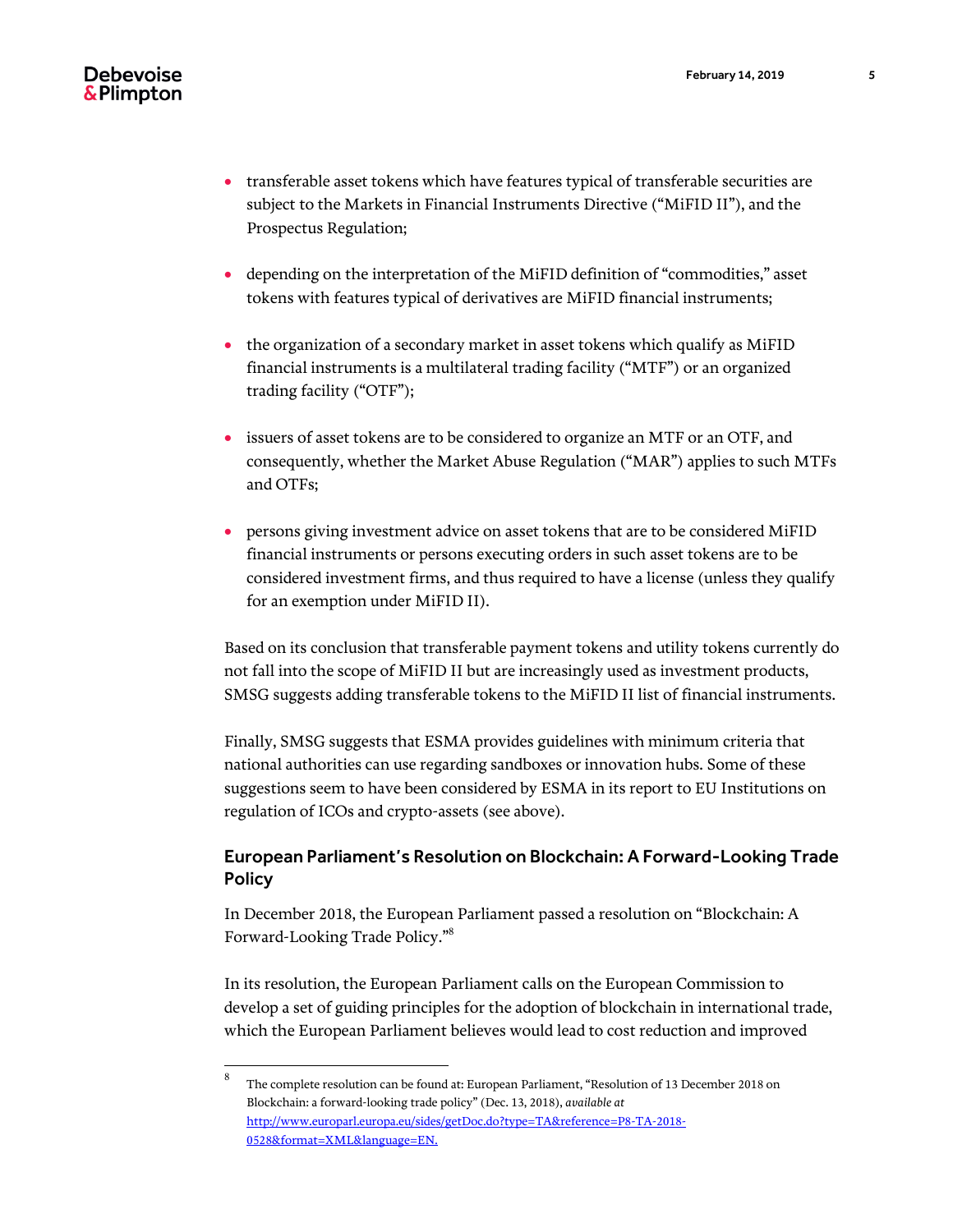l

transparency and traceability throughout the supply chain, as well as improved EU trade policies. In addition, the Parliament called on the European Commission, the European Union and the Member States to work together with all stakeholders to develop the technology and the necessary legal framework and to address any challenges that arise.

#### Fifth Money Laundering Directive Targets Virtual Currencies

In July 2018, the fifth EU Anti-Money Laundering ("AML") Directive entered into force with the aim, among others, to regulate virtual currency service providers.<sup>9</sup>

The fifth Anti-Money Laundering Directive modifies the fourth Anti-Money Laundering Directive (2015) and extends the AML regime to, among others, providers of exchange services between virtual currencies and fiat currencies and custodian wallet providers. The directive defines "virtual currency" to mean a digital representation of value that is not issued or guaranteed by a central bank or a public authority, is not necessarily attached to a legally established currency and does not possess a legal status of currency or money, but is accepted by natural or legal persons as a means of exchange and which can be transferred, stored and traded electronically. The directive clarifies that local or complementary currencies that are used in very limited networks such as a city or a region and among a small number of users should not be considered to be virtual currencies. "Custodian wallet provider" means an entity that provides services to safeguard private keys on behalf of its customers, to hold, store and transfer virtual currencies.

As a consequence of these definitions, exchange services providers and custodian wallet providers fall within the definition of the directive of entities obliged to comply with requirements of the AML regime, including conducting due diligence when establishing and performing business relationships and identifying and reporting suspicious activity. In addition, the directive requires Member States to require exchange services providers and custodian wallet providers to register with the financial supervisory authorities. The EU Member States are required to implement the fifth Anti-Money Laundering Directive in their national laws by January 2020.

Separately, in October 2018, the Financial Action Task Force ("FATF") announced that it is updating its guidelines to require jurisdictions worldwide to license or regulate cryptocurrency exchanges and firms that provide either encrypted wallets or financial services for issuances of new cryptocurrencies. The updated guidelines are expected to

<sup>9</sup> The complete directive can be found at: European Parliament And of the Council, "DIRECTIVE (EU) 2018/843 OF THE EUROPEAN PARLIAMENT AND OF THE COUNCIL of 30 May 2018: amending Directive (EU) 2015/849 on the prevention of the use of the financial system for the purposes of money laundering or terrorist financing, and amending Directives 2009/138/EC and 2013/36/EU" (May 30, 2018), *available at* [https://eur](https://eur-lex.europa.eu/legal-content/EN/TXT/PDF/?uri=CELEX:32018L0843&from=EN)[lex.europa.eu/legal-content/EN/TXT/PDF/?uri=CELEX:32018L0843&from=EN.](https://eur-lex.europa.eu/legal-content/EN/TXT/PDF/?uri=CELEX:32018L0843&from=EN)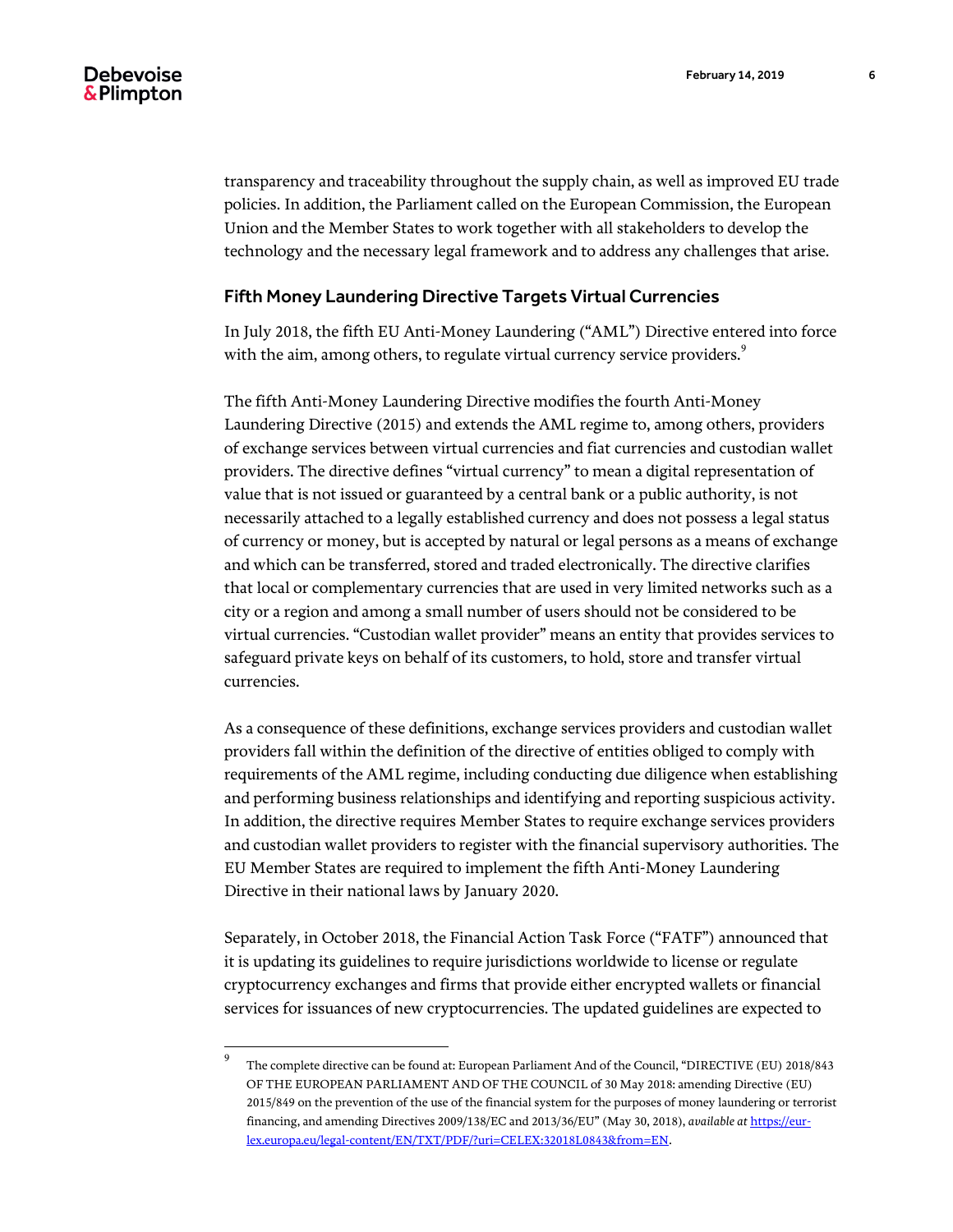be issued by June 2019. FATF will periodically review the implementation of these rules by each of its member countries; countries falling short may be added to an FATF blacklist that restricts access to the global financial system.

# France

# French legislator adopts law on ICOs

In October 2018, the French Parliament adopted the "Action Plan for Business Growth and Transformation" (*Plan d' Action pour la Croissance et la Transformation des Entreprises*), known as "*loi PACTE*," which will become law once it is approved by the Senate.

Once it is approved, *loi PACTE* will provide for a legal framework for ICOs intended to increase consumer and investor protection. It will create an optional regime through which otherwise non-regulated crypto-assets can seek regulatory approval for offerings. Issuers of crypto-assets established in France may choose to have their offering documentation approved by the *Autorité des Marchés Financiers* ("AMF"), the French regulator, to demonstrate compliance with certain information requirements. The AMF will approve the offering documentation if the requirements for investor protection are met regarding the disclosure of certain information and the implementation of a system to monitor and safeguard investor funds. Following the offer, the issuer will have to inform the investors of the amounts raised and of the existence, if any, of a secondary market.

An issuer authorized under the new regime will be registered on a public "white list" and the AMF may publish violations of the law. Credit institutions must open bank accounts for the authorized issuers. *Loi PACTE* also provides for an optional license regime for various service providers in the secondary market such as digital asset custodians and trading platforms.

# CNIL Issues Guidance on Blockchain and GDPR $^{10}$

The EU General Data Protection Regulation was drafted in the context of centralized data governance. European data protection authorities and practitioners still struggle with the application of the regulation to personal data stored on a decentralized blockchain. It is unclear, for example, whether every user of a blockchain is a data controller and has to grant data subject rights to natural persons whose personal data

 $10\,$ <sup>10</sup> CNIL, "Blockchain and the GDPR: Solutions for a responsible use of the blockchain in the context of personal data" (Nov. 6, 2018), *available at [https://www.cnil.fr/en/blockchain-and-gdpr-solutions-responsible-use](https://www.cnil.fr/en/blockchain-and-gdpr-solutions-responsible-use-blockchain-context-personal-data)*[blockchain-context-personal-data.](https://www.cnil.fr/en/blockchain-and-gdpr-solutions-responsible-use-blockchain-context-personal-data)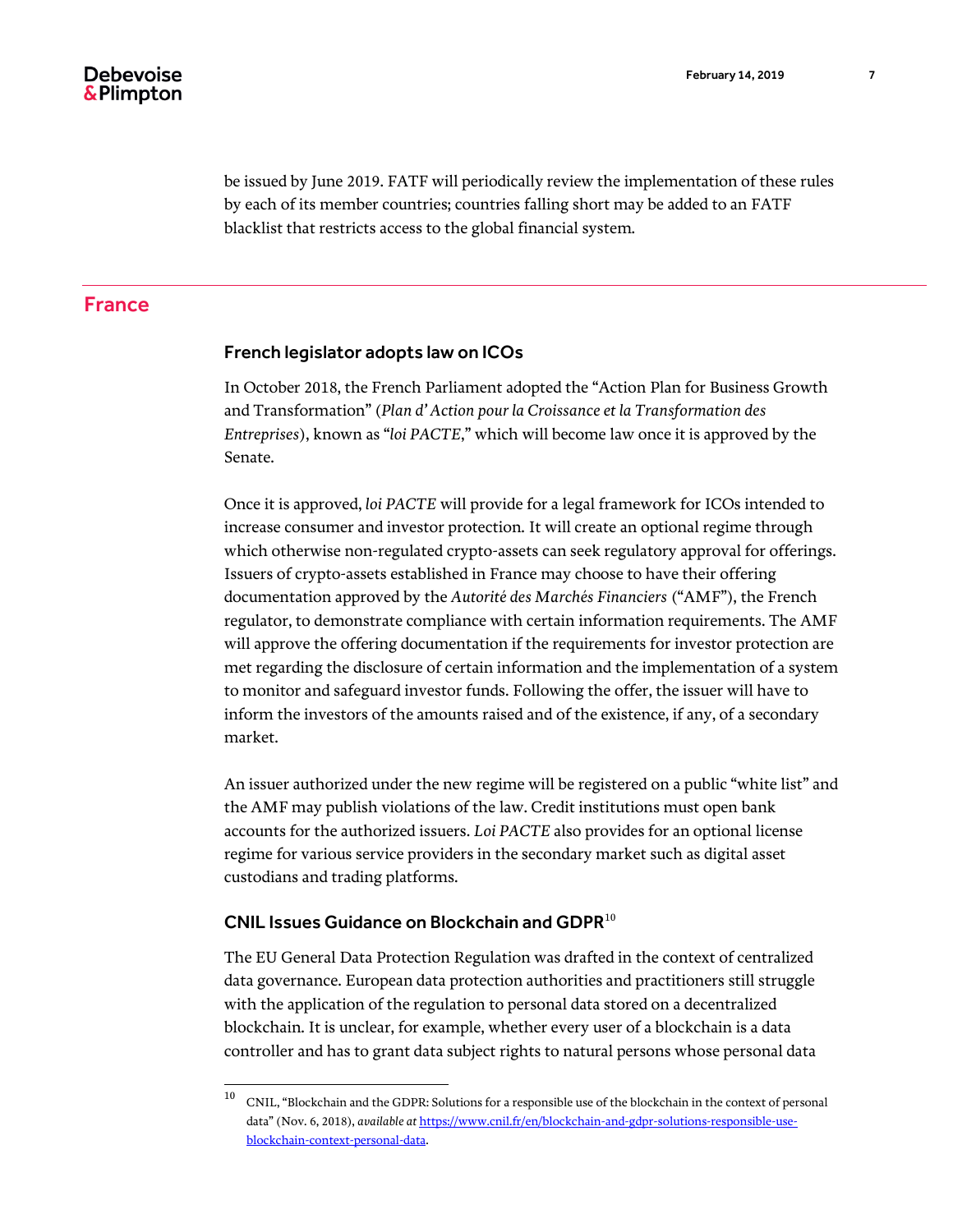reside on the blockchain. Nor is it clear how to reconcile the right to erase personal data with a technology that necessarily stores all information.

As a step toward resolving these issues, the French data protection authority, *Commission Nationale de l'Informatique et des Libertés* ("CNIL"), proposed guidance to users of the blockchain technology. The guidance, issued in November 2018, states that every participant determining the purposes and means of data processing qualifies as a data controller. It also observes that it is technically impossible to grant the right to erasure mandated by the GDPR within current blockchain technology and suggests implementing technology that will produce results that are substantially similar to data erasure.

The guidance suggests that application developers carefully assess whether blockchain technology is essential for their needs and choose, if possible, more GDPR-friendly solutions.

# **Germany**

#### BaFin's Advisory Letter on the Regulatory Categorization of Tokens

In February 2018, the German Federal Financial Supervisory Authority (*Bundesanstalt für Finanzdienstleistungsaufsicht*, "BaFin") issued an advisory letter on the regulatory categorization of tokens and cryptocurrencies issued in initial coin offerings.<sup>11</sup>

The letter suggests that tokens can, depending on their design, qualify as regulated instruments, and capital market regulations may govern initial coin offerings and certain services in connection with token transactions. Specifically, tokens may constitute (i) a financial instrument within the meaning of the German Securities Trading Act or MiFID II, (ii) a security within the meaning of the German Securities Prospectus Act, (iii) a capital investment within the meaning of the German Capital Investment Act, (iv) a unit in a collective investment undertaking within the meaning of the German Capital Investment Act or MiFID II or (v) an underlying asset for derivative contracts within the meaning of the German Securities Trading Act or MiFID II.

BaFin considers a token a security if it (i) is transferable, (ii) is negotiable on financial or capital markets (including trading platforms), (iii) represents certain rights such as

 $11$ <sup>11</sup> BaFin, "Initial Coin Offerings: Advisory letter on the classification of tokens as financial instruments" (Mar. 28, 2018), *available at*  [https://www.bafin.de/SharedDocs/Downloads/EN/Merkblatt/WA/dl\\_hinweisschreiben\\_einordnung\\_ICOs\\_en.](https://www.bafin.de/SharedDocs/Downloads/EN/Merkblatt/WA/dl_hinweisschreiben_einordnung_ICOs_en.html) [html.](https://www.bafin.de/SharedDocs/Downloads/EN/Merkblatt/WA/dl_hinweisschreiben_einordnung_ICOs_en.html)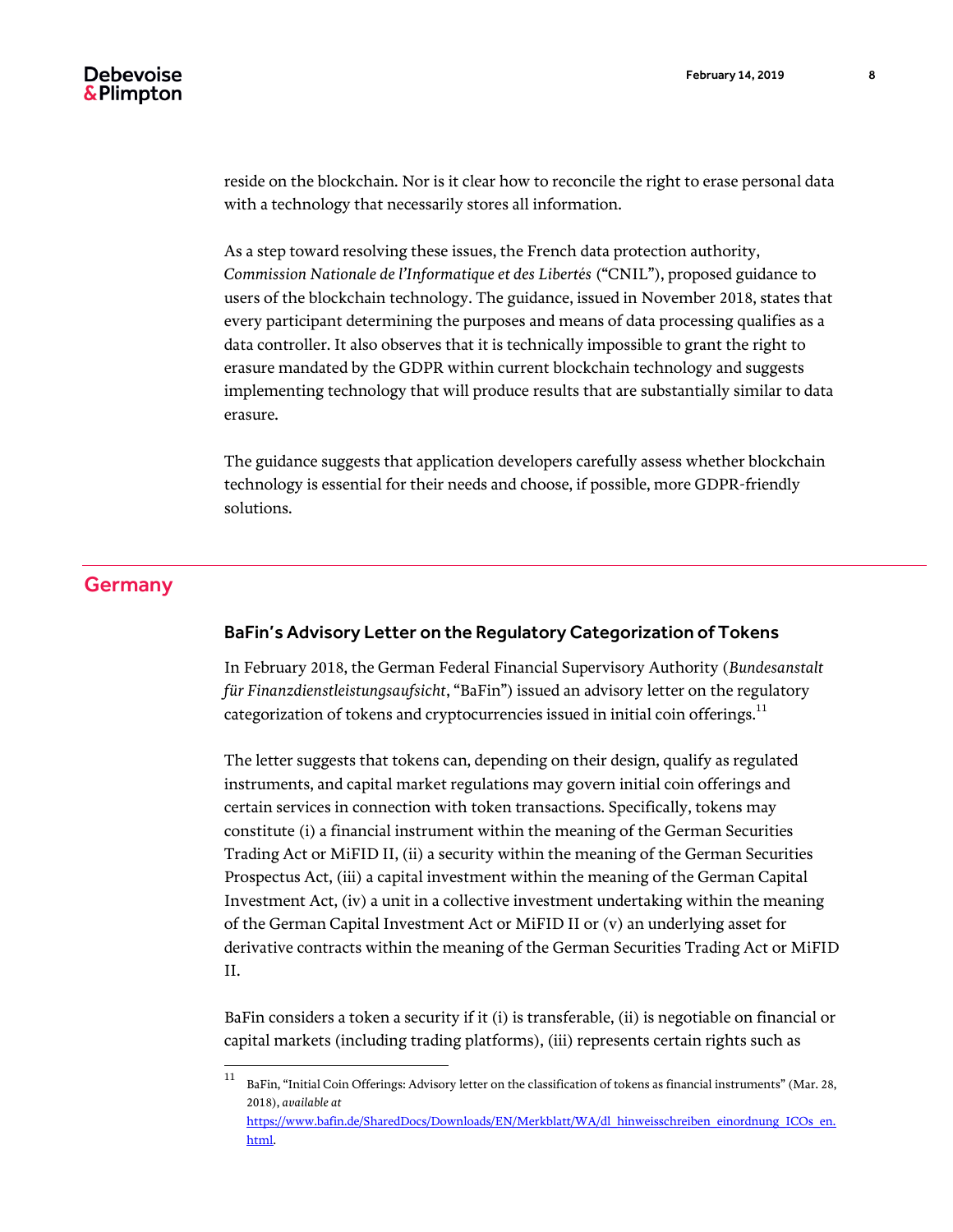shareholder or creditor rights and (iv) does not constitute an instrument for payment within the meaning of the German Securities Trading Act or MiFID II. BaFin considers a token as certificated, which triggers the prospectus requirements, if the token is documented by means of blockchain or other distributed ledger technology.

Once a token qualifies as a regulated instrument, capital market regulations may impose duties on market participants including prospectus and licensing duties.

BaFin points out that an assessment as to whether a token is a security can only be made on a case-by-case basis and invites market participants to consult BaFin prior to launching a project when there is uncertainty.

#### BaFin Issues Article on Regulation of Blockchain Technology

In the August 2018 edition of BaFin's biannual *BaFinPerspectives,* BaFin's Division for Innovations in Financial Technology published an article discussing the various kinds of tokens and their regulatory relevance. $^{12}$  This article responded to criticism of the February guidance letter for lacking criteria to determine whether a particular token is regulated or unregulated. In the article, BaFin discusses the following three types of tokens:

- **Payment tokens**: tokens that have no intrinsic value and are primarily used as means of payment. They have no or only limited function other than this;
- **Security tokens** (equity and other investment tokens): tokens that confer membership rights or contractual claims involving assets, similar to equities and debt instruments; and
- **Utility tokens**: tokens that can only be used in the issuer's network to purchase goods or services.

In BaFin's long-standing view, payment tokens are "units of accounts" and therefore financial instruments, and certain services relating to payment tokens are regulated banking or financial services. BaFin maintains the definition of security token established in its February guidance. BaFin acknowledges that "pure" utility tokens should not be subject to any requirements under the regulatory regimes applicable to payment or security tokens. However, BaFin warns that hybrid forms of tokens may be considered financial instruments, if, for instance, a utility token is designed to also function as means of payment.

 $12\,$ <sup>12</sup> BaFin, "BaFinPerspectives Issue 1 | 2018" (Sept. 21, 2018), *available at* [https://www.bafin.de/SharedDocs/Downloads/EN/BaFinPerspektiven/2018/bp\\_18-1\\_digitalisierung\\_en.html.](https://www.bafin.de/SharedDocs/Downloads/EN/BaFinPerspektiven/2018/bp_18-1_digitalisierung_en.html)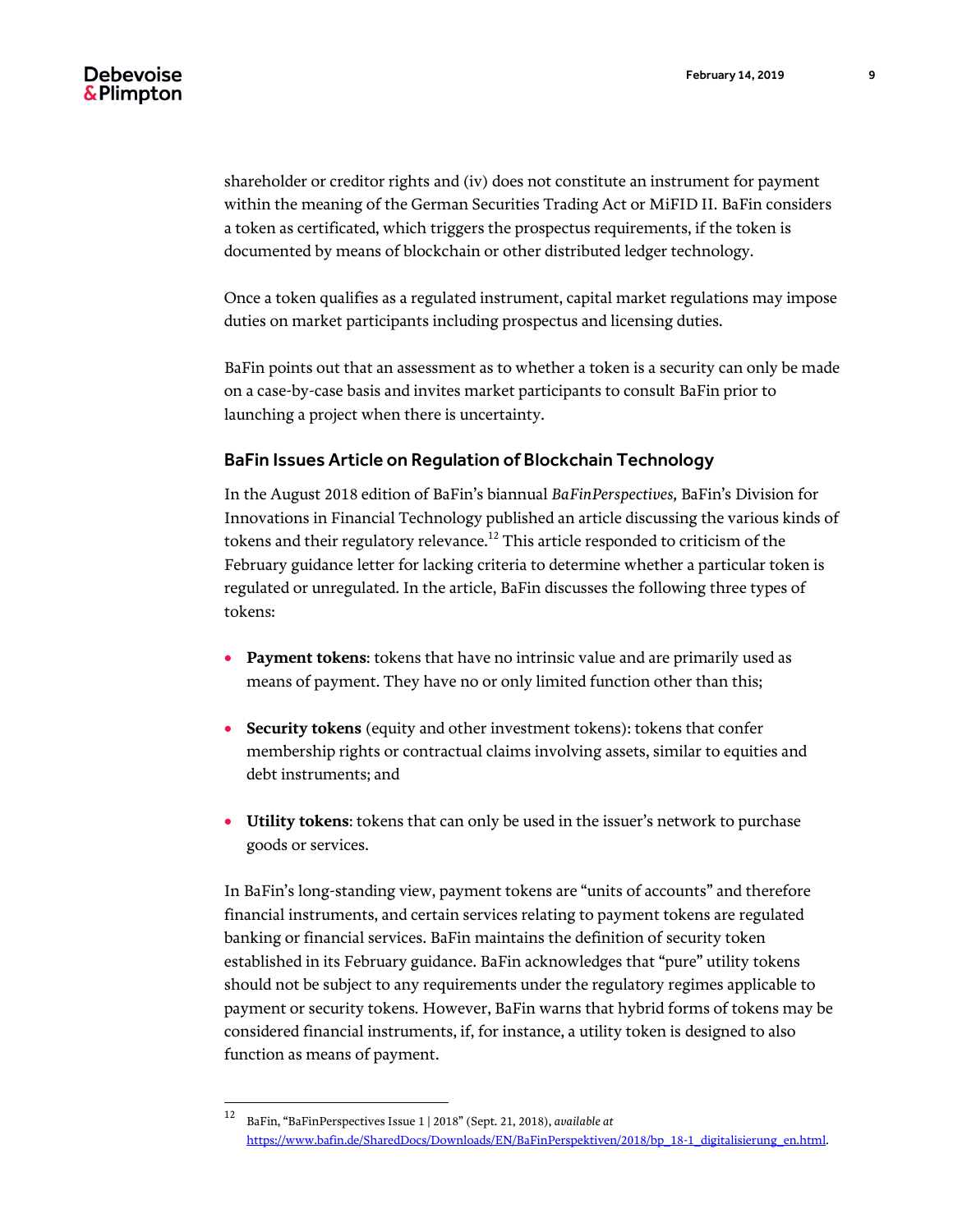# Higher Regional Court of Berlin's (*Kammergericht*) Decision on Bitcoin as a Financial Instrument

In September 2018, the Higher Regional Court of Berlin (*Kammergericht*) ruled that Bitcoin is not a financial instrument within the meaning of the German Banking Act. This decision contradicts the view and administrative practice of BaFin.<sup>13</sup>

In December 2011, BaFin became one of the first supervisory authorities in Europe to have taken the position that Bitcoin is a financial instrument (in the form of a unit of account (*Rechnungseinheit*) within the meaning of the German Banking Act). In December 2013, BaFin extended this position to include all cryptocurrencies. As a consequence, certain services relating to cryptocurrencies, such as financial commission business, the operation of a multilateral trading system (*e.g.*, trading platform for cryptocurrencies), investment brokerage services and proprietary trading require a financial services license under the German Banking Act.

In September 2018, the Higher Regional Court of Berlin disagreed with BaFin in a decision in a criminal proceeding against an operator of an online trading platform for Bitcoins. The Court concluded that Bitcoin is neither a unit of account nor another financial instrument under the German Banking Act. As consequence, the defendant did not require a financial services license for the operation of the Bitcoin trading platform. In the Court's view, Bitcoin fails to meet essential requirements of financial instruments as it is neither issued by a central bank nor by a public authority and it lacks general recognition and predictable stability of value required for financial instruments. Given that this decision was rendered in a criminal case, the judgment is not binding on BaFin. Market participants offering regulated services for cryptocurrencies thus may still be required by BaFin to obtain a financial services license or face BaFin's enforcement.

In response to an inquiry by a member of the German Parliament, the German Government in November 2018 stated that while the decision of the Higher Regional Court of Berlin does not affect BaFin's administrative practice regarding cryptocurrencies, the Government is assessing the need for legislative measures to affirm those practices.<sup>14</sup> In addition, the Government stated its support for appropriate

 $13\,$ <sup>13</sup> Higher Regional Court of Berlin, "Bitcoins als Rechnungseinheit" (Sep. 25, 2018), *available at* [http://www.gerichtsentscheidungen.berlin](http://www.gerichtsentscheidungen.berlin-brandenburg.de/jportal/portal/t/279b/bs/10/page/sammlung.psml?pid=Dokumentanzeige&showdoccase=1&js_peid=Trefferliste&documentnumber=1&numberofresults=1&fromdoctodoc=yes&doc.id=KORE223872018&doc.part=L&doc.price=0.0%23focuspoint)[brandenburg.de/jportal/portal/t/279b/bs/10/page/sammlung.psml?pid=Dokumentanzeige&showdoccase=1&js\\_](http://www.gerichtsentscheidungen.berlin-brandenburg.de/jportal/portal/t/279b/bs/10/page/sammlung.psml?pid=Dokumentanzeige&showdoccase=1&js_peid=Trefferliste&documentnumber=1&numberofresults=1&fromdoctodoc=yes&doc.id=KORE223872018&doc.part=L&doc.price=0.0%23focuspoint) [peid=Trefferliste&documentnumber=1&numberofresults=1&fromdoctodoc=yes&doc.id=KORE223872018&do](http://www.gerichtsentscheidungen.berlin-brandenburg.de/jportal/portal/t/279b/bs/10/page/sammlung.psml?pid=Dokumentanzeige&showdoccase=1&js_peid=Trefferliste&documentnumber=1&numberofresults=1&fromdoctodoc=yes&doc.id=KORE223872018&doc.part=L&doc.price=0.0%23focuspoint) [c.part=L&doc.price=0.0#focuspoint.](http://www.gerichtsentscheidungen.berlin-brandenburg.de/jportal/portal/t/279b/bs/10/page/sammlung.psml?pid=Dokumentanzeige&showdoccase=1&js_peid=Trefferliste&documentnumber=1&numberofresults=1&fromdoctodoc=yes&doc.id=KORE223872018&doc.part=L&doc.price=0.0%23focuspoint)

<sup>14</sup> Deutscher Bundestag, "Antwort der Bundesregierung auf die Kleine Anfrage der Abgeordneten Frank Schäffler, Christian Dürr, Dr. Florian Toncar, weiterer Abgeordneter und der Fraktion der FDP: Die Rolle der Bundesanstalt für Finanzdienstleitungsaufsicht bei Kryptowährungen und Token" (Nov. 27, 2018), *available at* [https://dip21.bundestag.de/dip21/btd/19/060/1906034.pdf.](https://dip21.bundestag.de/dip21/btd/19/060/1906034.pdf)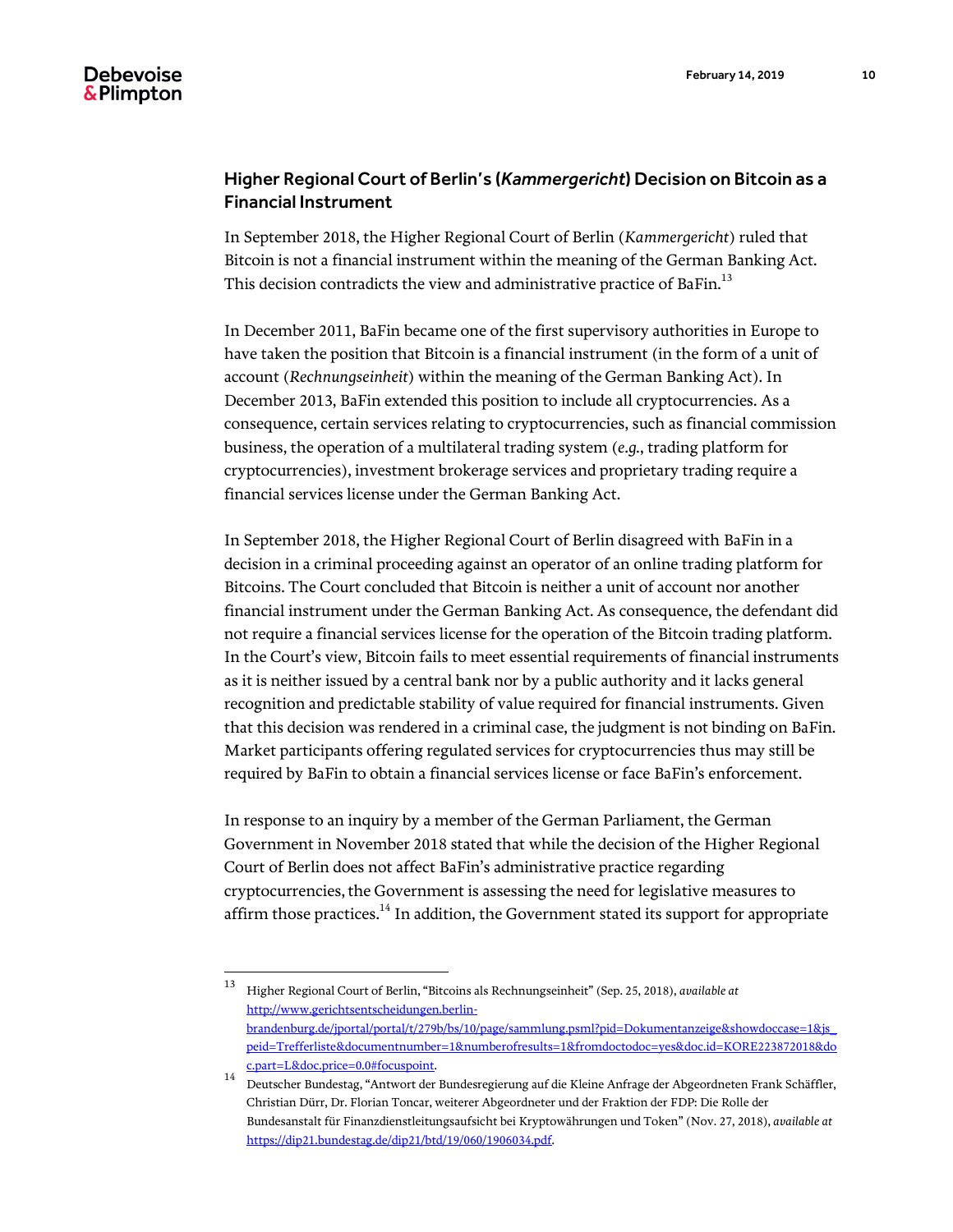regulation of cryptocurrencies and tokens on a European and international level given that they are being issued worldwide.

# Enforcement Actions Against Blockchain Projects

Although BaFin generally takes a cautious approach with respect to blockchain projects, the past year saw an increasing number of enforcement actions and warnings against blockchain projects.

- In January 2018, the Higher Regional Court of Hamm upheld a judgment against IMS International Marketing Services GmbH ("IMS"), a German payment processor providing payment services to Onecoin Ltd, the issuer of "OneCoin," a digital currency investment scheme. IMS's services included receiving payments of German customers who purchased OneCoin and forwarding such payments on behalf of Onecoin Ltd to third parties based outside of Germany. The court concluded that receiving and forwarding such payments constitutes a money remittance business within the meaning of the Payment Services Supervision Act and therefore the payment processor would require a license as a payment service provider. In April 2017, BaFin had issued an order against IMS to cease and wind down its unauthorized money remittance business. At the same time, BaFin issued cease and desist orders against OneCoin entities in Dubai and Belize, to dismantle their internet-based OneCoin's trading system and to end all sales promotion activities in Germany immediately.
- During 2018, BaFin has issued a number of cease and desist orders against blockchain projects based on the view that such projects were providing banking or financial services without the required license, including:
	- In January, against Crypto.exchange GmbH, a Berlin-based cryptocurrency trading platform, offering to sell cryptocurrencies for customers on various trading platforms in its own name but for the account of the customers and transfer the proceeds to the customers, and in June, against the sponsor of Crypto.exchange GmbH;
	- In August, against Cry Trade Capital Ltd., the operator of a platform which allowed the trading of Bitcoin and other cryptocurrencies; and
	- In October and November, against the cryptocurrency trading firm Finatex Ltd. and its trading platforms "Crypto-Capitals" and "UB4TRADE" which offered cryptocurrency-focused trading products.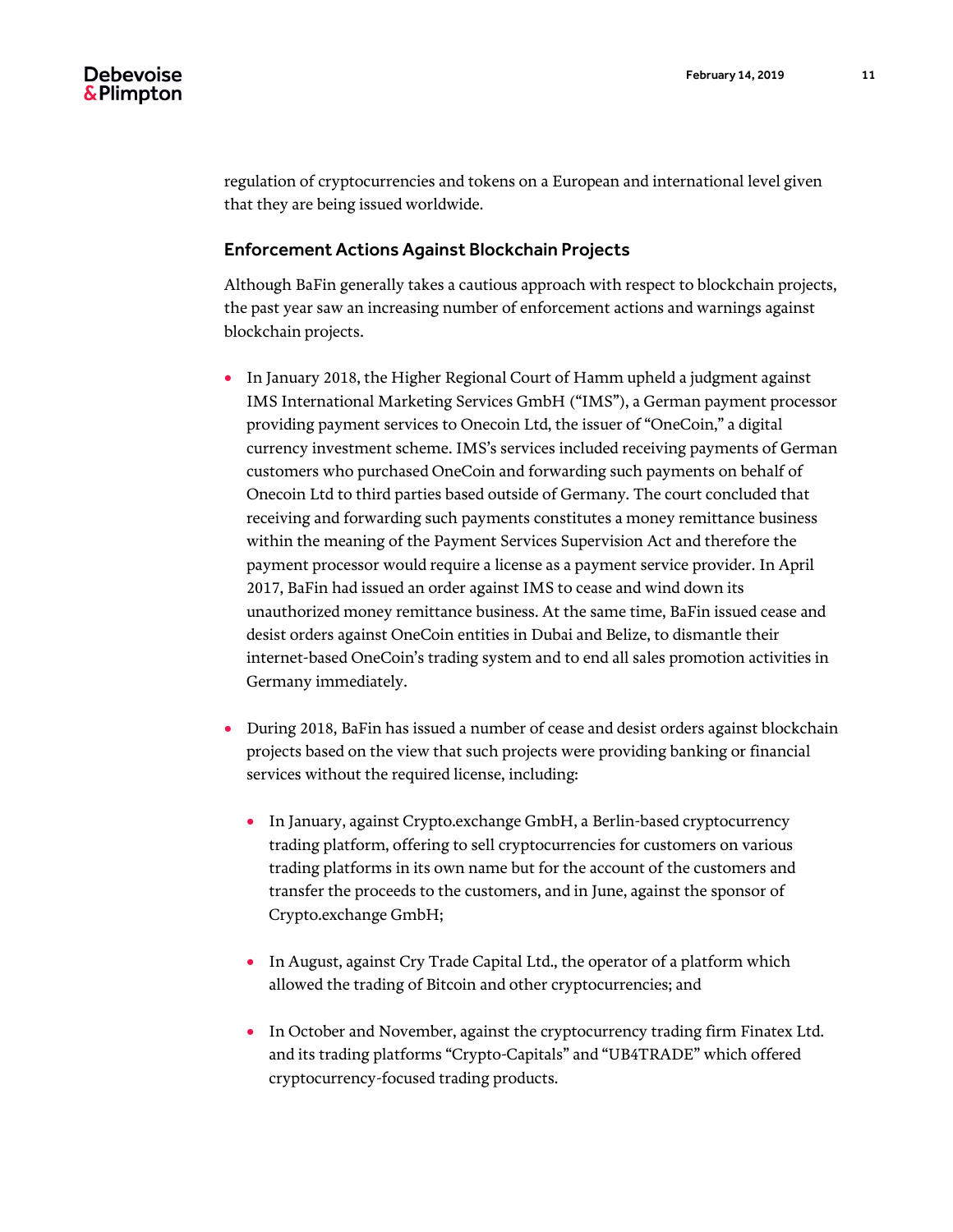- In addition, BaFin issued a number of warnings advising consumers and investors of projects providing banking or financial services without the required license, including:
	- In October, against Polarstern Capital GmbH, the operator of a "crypto-fund" claiming that it is the first "crypto-fund" regulated by BaFin;
	- In November, against Platincoin Genesis DMCC, a "crypto-fund" claiming to be approved by BaFin;
	- In December, against "Bitcoin Victory" (de.btc-victory.net), a platform for automated margin trading of cryptocurrencies.

# Russia

A U-turn from complete prohibition to a search for regulatory solutions for blockchain, tokens and cryptocurrencies, and President Putin's directive of October 2017 to provide a regulatory framework for blockchain, crypto-assets, smart contracts, ICO and mining by July 2018,<sup>15</sup> led to the introduction of several bills addressing the legal framework for crypto-assets and their circulation in Russia. The Digital Financial Assets Bill (the "DFA Bill") and the Bill on Digital Rights were both introduced to the State Duma, Russia's lower legislative chamber, in March 2018 and were adopted by it in the first reading on May 22, 2018.<sup>16</sup> In addition to these legislative initiatives, there was also an encouraging development in Russian case law. On May 15, 2018, the Ninth *Arbitrazh* (Commercial) Appellate Court ruled in a bankruptcy case that Russian civil law does not contain an exhaustive list of objects of civil law rights and that cryptocurrency must be treated as "other property" under Russian civil law. The court reasoned that even if the civil law cannot be applied to cryptocurrency by analogy, the legal treatment of cryptocurrency can be inferred from the general principles of law or the principles of good faith, reasonableness and fairness.<sup>17</sup> This means that even in the absence of clear legal

 $15\,$ <sup>15</sup> For more details see *Byungkwon Lim, Dmitri V. Nikiforov, Anna V. Maximenko, Elena Klutchareva*, "Cryptocurrency in Russia: Regulatory Framework on Its Way," available at [https://www.debevoise.com/~/media/files/insights/publications/2017/11/20171110%20english\\_cryptocurrency](https://www.debevoise.com/~/media/files/insights/publications/2017/11/20171110%20english_cryptocurrency_in_russia.pdf) [\\_in\\_russia.pdf.](https://www.debevoise.com/~/media/files/insights/publications/2017/11/20171110%20english_cryptocurrency_in_russia.pdf)

<sup>16</sup> To become a law, the bills are to be adopted in three readings by the State Duma, approved by the Council of Federation and signed by the President of the Russian Federation.

<sup>17</sup> For more details see *Byungkwon Lim, Dmitri V. Nikiforov, Anna V. Maximenko, Elena Klutchareva*, "Russian Court Holds That Cryptocurrency Constitutes Property," available at [https://www.debevoise.com/~/media/files/insights/publications/2018/06/20180620\\_client\\_update\\_re\\_russian\\_c](https://www.debevoise.com/~/media/files/insights/publications/2018/06/20180620_client_update_re_russian_court_holds_that_cryptocurrency_is_property_english.pdf) [ourt\\_holds\\_that\\_cryptocurrency\\_is\\_property\\_english.pdf](https://www.debevoise.com/~/media/files/insights/publications/2018/06/20180620_client_update_re_russian_court_holds_that_cryptocurrency_is_property_english.pdf)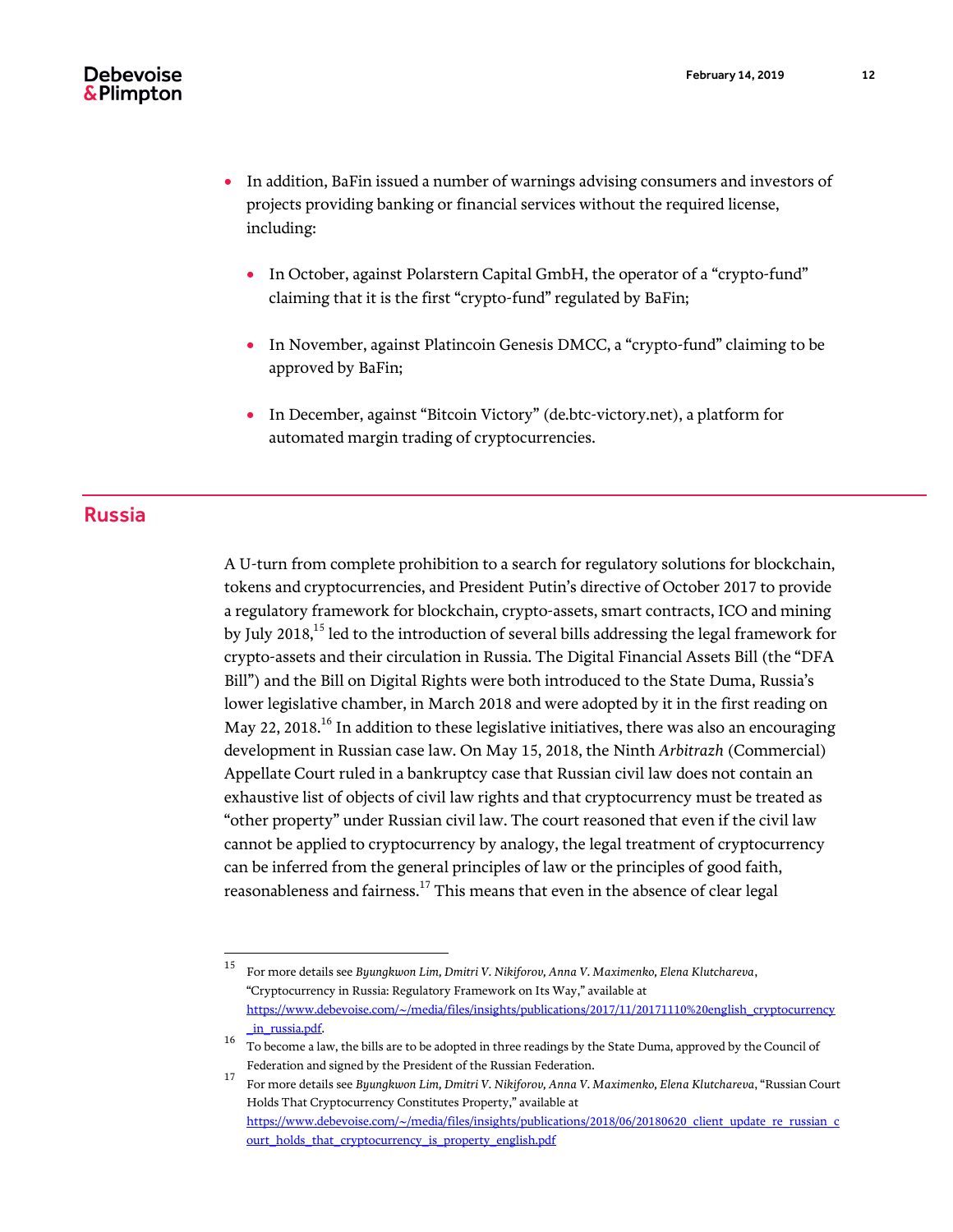guidelines, Russian courts may still recognize crypto-assets as objects of civil law rights and may grant protections to their holders based on general civil law provisions.

#### DFA Bill

The DFA Bill was developed by the Ministry of Finance and the Bank of Russia.<sup>18</sup> It establishes requirements for information memorandum (*i.e.*, white paper) disclosures to be made by token issuers, circulation and exchange of tokens and cryptocurrencies and recording of transactions. The DFA Bill recognizes cryptocurrencies and tokens as socalled "digital financial assets" constituting "other property" under Russian civil law. However, the DFA Bill does not recognize tokens or cryptocurrencies as a method of payment. It allows their conversion to rubles or foreign currency only via exchanges run by operators acting as special professional securities market participants or trading institutions and does not permit the direct exchange of tokens to cryptocurrency or other types of tokens. The DFA Bill leaves a substantial number of important issues regarding circulation of tokens and cryptocurrencies to the Bank of Russia, which has yet to promulgate the rules addressing those issues. This will limit the immediate impact of the DFA Bill, if adopted as is.

# Bill on Digital Rights

The bill on amendments to the Civil Law of the Russian Federation (the "Bill on Digital Rights") was developed by a group of deputies of the State Duma. In contrast to the DFA Bill, the Bill on Digital Rights is more focused on questions of private law that arise with tokens and cryptocurrencies like transfer of rights to themselves and rights to objects of civil law rights that they represent, and provides some regulation for smart contracts. According to the Bill on Digital Rights, tokens and cryptocurrencies are "digital rights" and "digital money," respectively, existing only in decentralized information systems. A digital right, in comparison to digital money, represents a right to an object of civil law rights (rather than non-material value), while digital money does not have such attribution and is used for payment. The transfer of title represented by a digital right occurs solely by making an entry to the relevant information system on the same terms and conditions as the underlying object of civil law rights, *e.g.* requiring state registration in certain cases.

The Bill on Digital Rights views smart contracts as a means of automatic performance of transactions and recognizes their enforceability. However, it limits the remedies available to the parties to such transactions allowing them to be challenged only in cases

<sup>18</sup> <sup>18</sup> For more details see *Byungkwon Lim, Dmitri V. Nikiforov, Anna V. Maximenko, Elena Klutchareva*, "First Russian Bills on Cryptocurrencies, ICO and Crowdfunding," available at [https://www.debevoise.com/~/media/files/insights/publications/2018/02/20180226%20cryptocurrency\\_and\\_cro](https://www.debevoise.com/~/media/files/insights/publications/2018/02/20180226%20cryptocurrency_and_crowdfunding_bills_in_russia.pdf) [wdfunding\\_bills\\_in\\_russia.pdf.](https://www.debevoise.com/~/media/files/insights/publications/2018/02/20180226%20cryptocurrency_and_crowdfunding_bills_in_russia.pdf)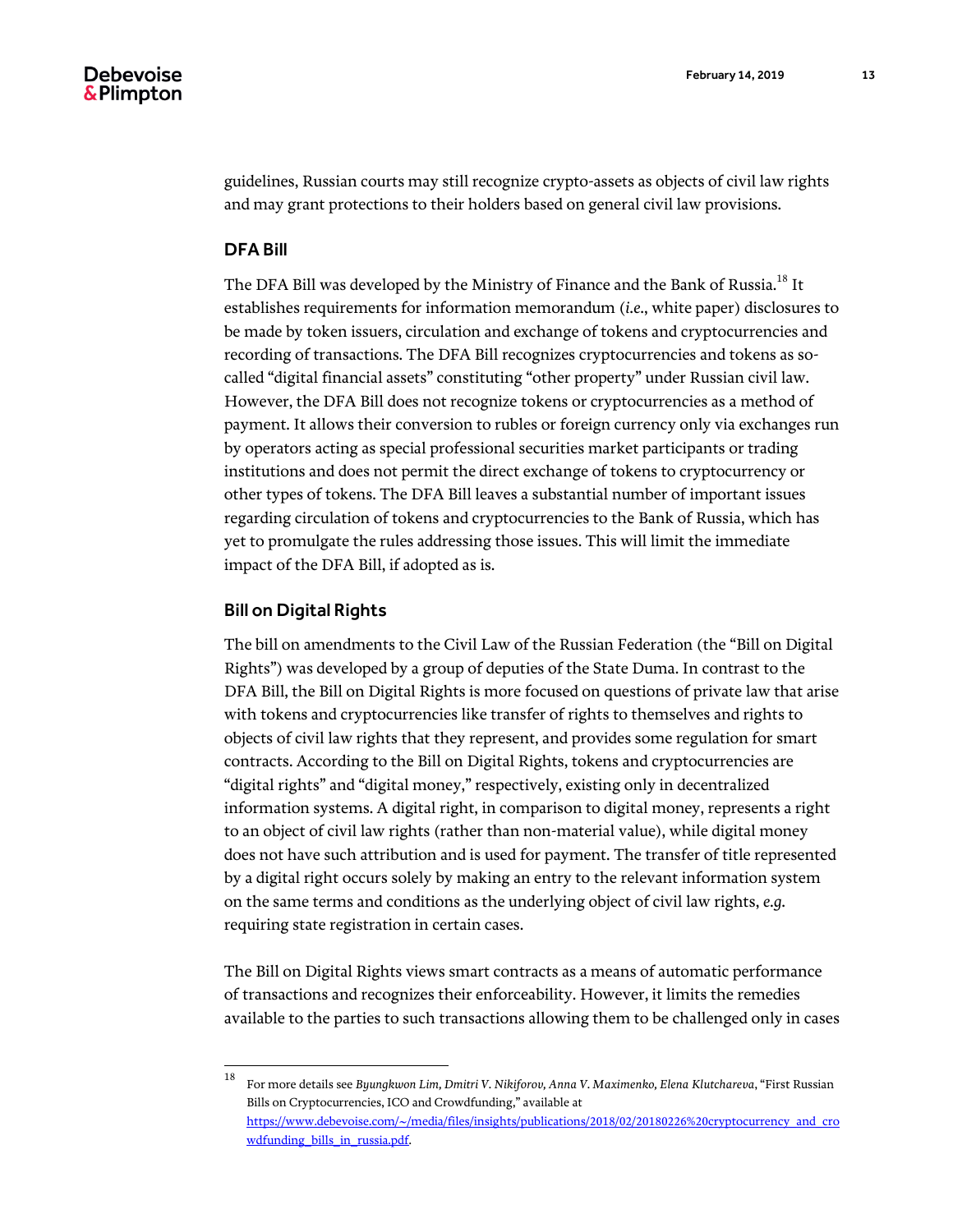where there is evidence that one of the parties or a third party has interfered in the process of performance.<sup>19</sup>

## Current Status

There has been no significant development with either bill since their adoption by the State Duma in the first reading in May 2018. Both bills have been criticized by the expert and business community for inconsistent terminology, delegation of numerous matters to future regulations of the Bank of Russia, burdensome regulatory requirements for participants in the crypto-assets market (*e.g.*, for an operator of DFA as mentioned above) and failure to take into consideration existing market practices. These deficiencies caused different industry associations, including the Russian Association of Cryptoindustry and Blockchain ("RACIB") and the Russian Union of Industrialists and Entrepreneurs, to develop and advocate their own bills on crypto-assets. The dialog between the state authorities and the industry is ongoing.

# Switzerland

In 2018, Switzerland undertook a wide range of actions and initiatives aimed at establishing itself as a jurisdiction favorable to crypto-assets. The Swiss Financial Market Supervisory Authority ("FINMA"), the Federal Assembly and the Federal Council were at the forefront of these actions, welcoming technical invocation and maintaining an open dialogue with industry. FINMA issued a number of guidelines focusing mainly on how to conduct ICOs in Switzerland. The Swiss Federal Council proposed amendments to existing laws to promote distributed ledger technology ("DLT") and blockchain, and the Federal Assembly enacted amendments to the Swiss Banking Act to create a licensing alternative for FinTech projects (*i.e.*, FinTech license).

#### Current Regulatory Framework and Clarification Opportunities

In its 2018 guidelines, FINMA mainly focused on the application of existing rules to ICOs and crypto-assets, as well as the risks associated with them. FINMA noted that ICOs raise a variety of legal issues for which there is no case law or consistent legal doctrine, requiring each project to be considered holistically. It echoed its Guidance of 2017, $^{20}$  stating that while there are no requirements specific to ICOs in Swiss law, ICO

 $19\,$ <sup>19</sup> For more details see *Byungkwon Lim, Dmitri V. Nikiforov, Anna V. Maximenko, Elena Klutchareva*, "Amendments to the Russian Civil Code: Blockchain Tokens, Cryptocurrencies and Smart Contracts," available at [https://www.debevoise.com/~/media/files/insights/publications/2018/05/20180517\\_amendments\\_to\\_the\\_russi](https://www.debevoise.com/~/media/files/insights/publications/2018/05/20180517_amendments_to_the_russian_civil_code_blockchain_tokens_cryptocurrencies_and_smart_contracts_eng.pdf) [an\\_civil\\_code\\_blockchain\\_tokens\\_cryptocurrencies\\_and\\_smart\\_contracts\\_eng.pdf.](https://www.debevoise.com/~/media/files/insights/publications/2018/05/20180517_amendments_to_the_russian_civil_code_blockchain_tokens_cryptocurrencies_and_smart_contracts_eng.pdf)

<sup>20</sup> See FINMA Guidance 04/2017 "*Regulatory treatment of initial coin offerings*" at: [https://www.finma.ch/en/~/media/finma/dokumente/dokumentencenter/myfinma/4dokumentation/finma](https://www.finma.ch/en/~/media/finma/dokumente/dokumentencenter/myfinma/4dokumentation/finma-aufsichtsmitteilungen/20170929-finma-aufsichtsmitteilung-04-2017.pdf?la=en)[aufsichtsmitteilungen/20170929-finma-aufsichtsmitteilung-04-2017.pdf?la=en.](https://www.finma.ch/en/~/media/finma/dokumente/dokumentencenter/myfinma/4dokumentation/finma-aufsichtsmitteilungen/20170929-finma-aufsichtsmitteilung-04-2017.pdf?la=en)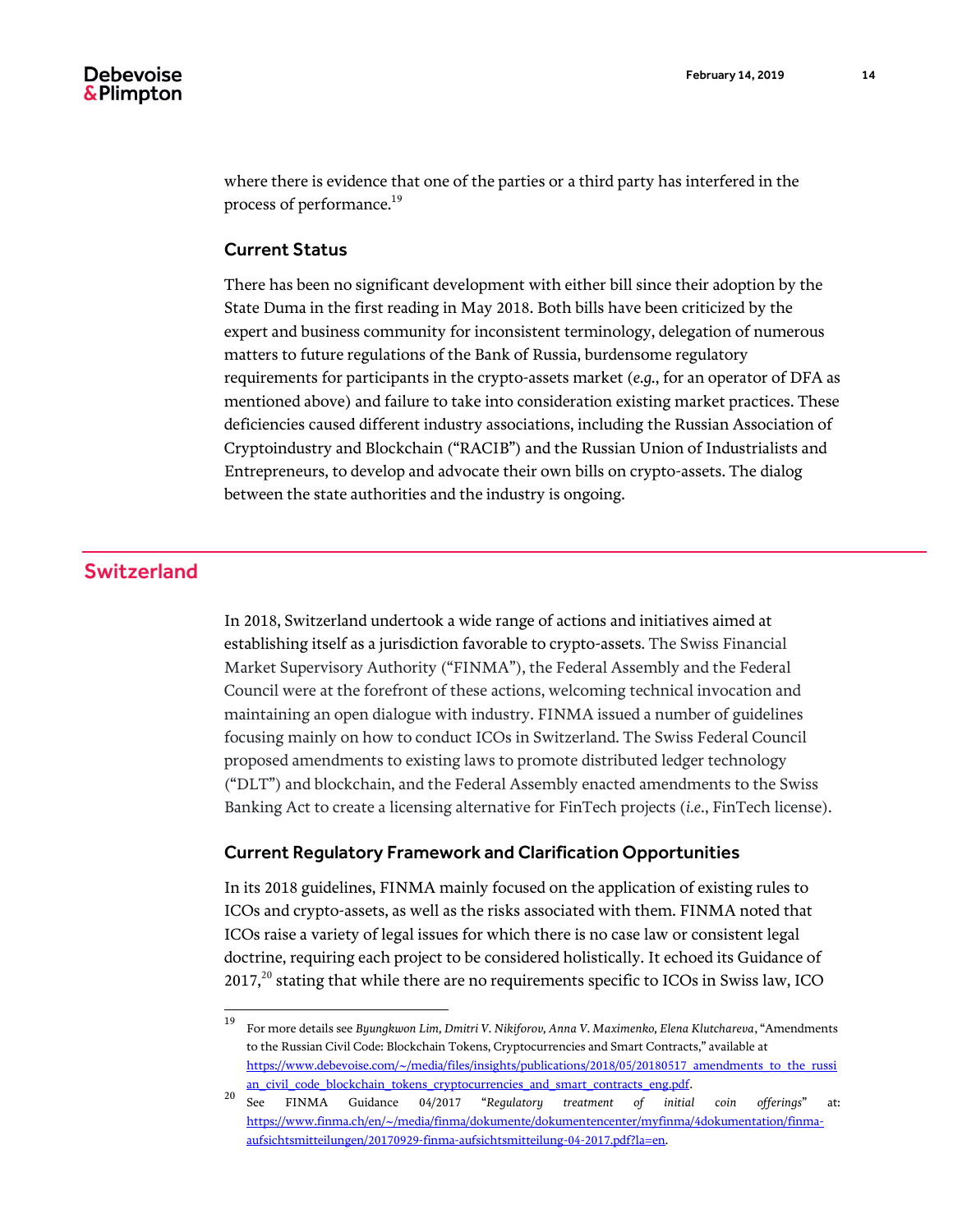projects may be covered by existing financial market regulation, including the Banking Act, the Collective Investment Schemes Act, the Anti-Money Laundering Act and the Financial Market Infrastructure Act. $^{21}$  In addition, prospectus requirements of the Financial Services Act, which is expected to come into effect on January 1, 2020, may also be applicable. Depending on the substance of the project and applicable laws, ICO projects such as professional underwriting and offering of tokens constituting securities of third parties publicly on the primary market may be subject to licencing requirements.<sup>22</sup>

To help market participants understand the applicability of financial market regulation to ICOs and the existence of licensing requirements, FINMA established a procedure for inquiries by market participants, including specifying the minimum information needed to obtain FINMA's response and setting forth principles for addressing specific inquiries.

One of the most important of these principles is FINMA's categorization of tokens based on their underlying economic function. FINMA categorizes tokens as follows:

- **payment tokens (cryptocurrencies)**: Used as a means of payment for acquiring goods or services or as a means of money or value transfer, and not treated as securities and give rise to no claim on their issuer;
- **utility tokens**: Intended to provide access digitally to an application or service in a blockchain-based infrastructure, and are not treated as securities (unless they have an additional or sole investment purpose at the time of their issue);
- **asset tokens**: Represent assets such as a debt or equity claim on the issuer and promise, such as a share in future company earnings or future capital flows, and are treated as securities; and
- **hybrid tokens**: Falling within more than one of the above categories above based on their economic features.

# Required Regulatory Amendments

The blockchain/ICO working group established by the Swiss Department of Finance conducted a thorough analysis of the current Swiss legislative framework for DLT and blockchain, primarily in the financial sector. Based on this analysis, the Swiss Federal

[https://www.finma.ch/en/~/media/finma/dokumente/dokumentencenter/myfinma/1bewilligung/fintech/wegl](https://www.finma.ch/en/~/media/finma/dokumente/dokumentencenter/myfinma/1bewilligung/fintech/wegleitung-ico.pdf?la=en) [eitung-ico.pdf?la=en.](https://www.finma.ch/en/~/media/finma/dokumente/dokumentencenter/myfinma/1bewilligung/fintech/wegleitung-ico.pdf?la=en)

 $21\,$ See FINMA Guidelines for enquiries regarding the regulatory framework for initial coin offerings (ICOs) dated February 16, 2018 at:

<sup>22</sup> *Ibid.*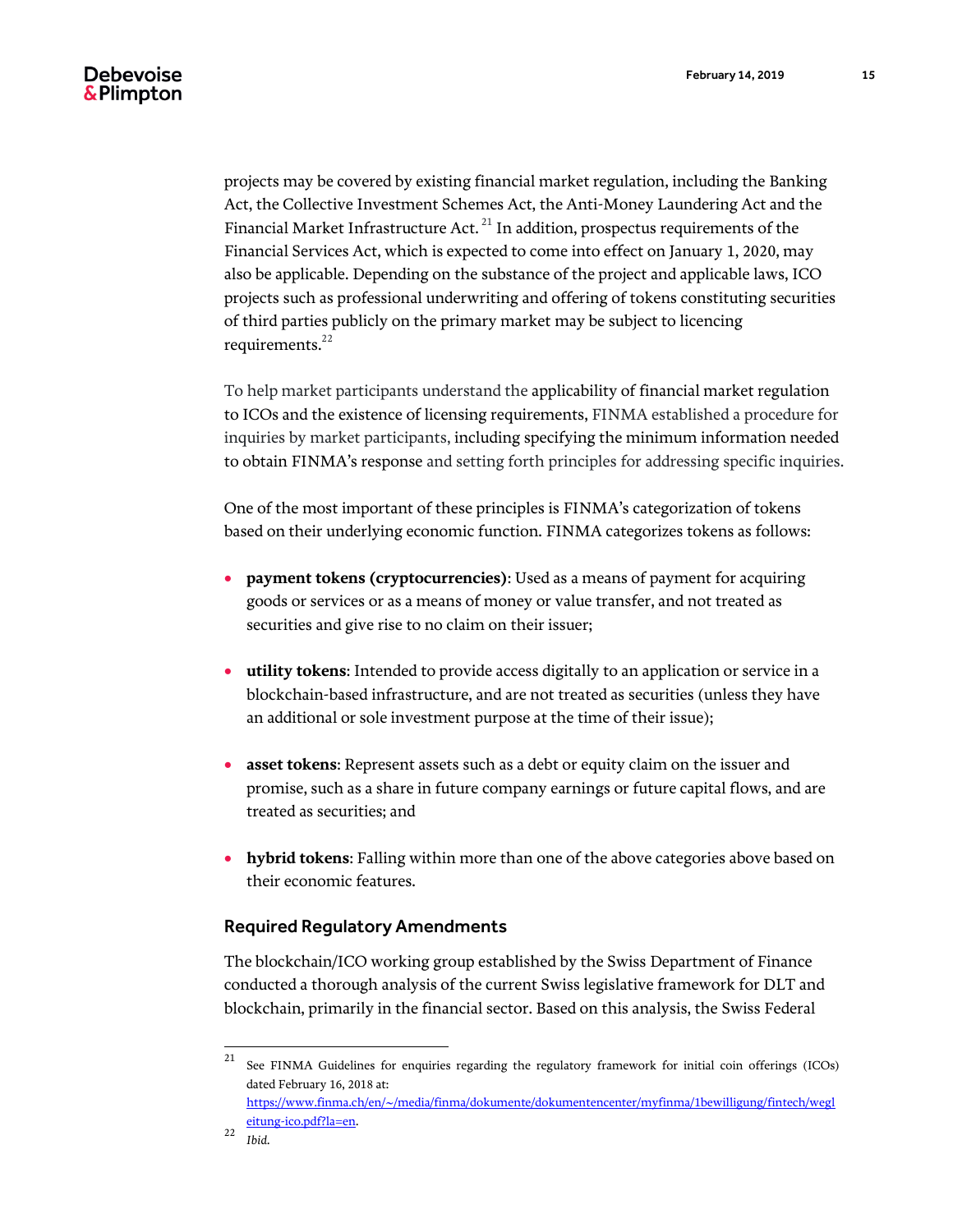Council concluded in its 2018 report<sup>23</sup> that the Swiss legal system is generally well-suited for the regulation of new technologies, but identified a number of modifications to civil, banking, anti-money laundering, financial market and insolvency laws to better address the legal issues posed by the development of blockchain and DLT. The proposed modifications include, among others:

- **Transfer of rights by means of digital registers**: For tokens qualifying as securities to be validly recorded and transferred on decentralized registers, Swiss securities law may need to be amended to abolish the current requirement for the written form of transfer of uncertificated securities;
- **Handling DLT-based assets in the event of bankruptcy**: Currently, if the custodian of crypto-assets becomes bankrupt, Swiss legislation does not provide for a clear solution to the problem of segregation of clients' crypto-assets from the bankruptcy estate of the custodian. In this regard, amendments may need to be made to Swiss bankruptcy law explicitly establishing the procedure for such segregation. This may also require amendments to the corresponding provisions of banking and other legislation;
- **Additional license categories and possible extension of the scope of the FinTech license**: Laws may need to be amended for infrastructure providers of blockchain and DLT-based services, such as crypto exchanges, to obtain the relevant license to, among other things, permit non-intermediated trading with securities tokens without the involvement of the securities dealer. In addition, a FinTech license (see below) may also allow its holder in the future to operate an OTF, thus permitting it to arrange for the exchange of crypto-assets qualifying as financial instruments on the OTF;
- **Anti-money laundering clarifications**: Currently, non-custodian wallet providers and certain decentralized platforms for trading crypto-assets do not fall within the scope of the Swiss Anti-Money Laundering Act ("AMLA"). The Swiss Federal Council suggests that the issue be addressed on the international level under the supervision and guidance of the FATF, and the current practice be more explicitly tailored so that decentralized trading platforms are subject to AMLA.

Based on the Report, the Swiss Federal Department of Finance and the Swiss Federal Department of Justice and Police are to draw up a consultation draft in the first quarter of 2019 to address the issues raised in the Report.

 $23\,$ <sup>23</sup> See the Swiss Federal Council report "*Legal framework for distributed ledger technology and blockchain in Switzerland. An overview with a focus on the financial sector*" dated December 14, 2018 at: <https://www.newsd.admin.ch/newsd/message/attachments/55153.pdf> (the "Report").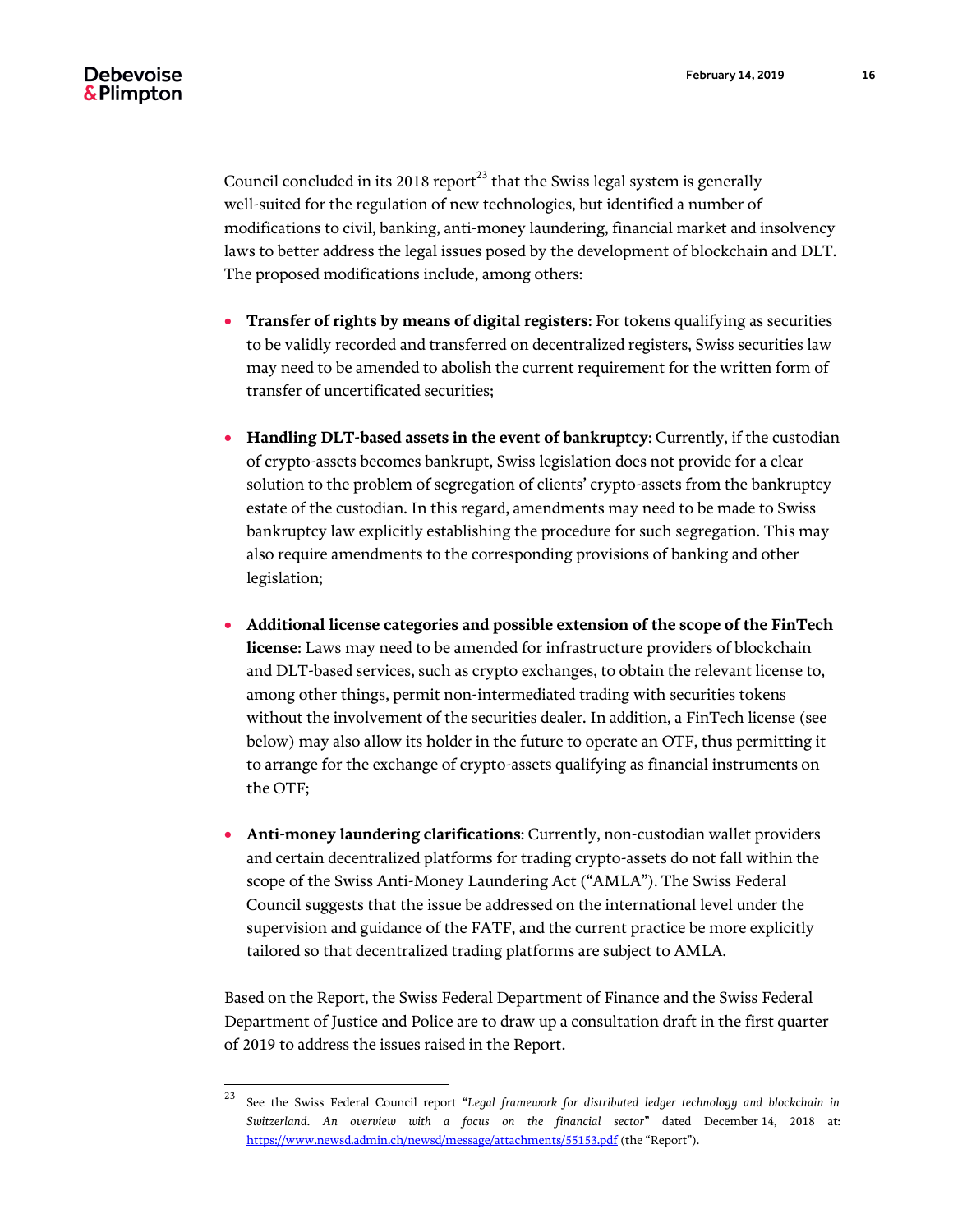

#### FinTech License

Under previous Swiss law, the only persons authorized for the professional acceptance of public deposits were banks regulated in accordance with the Swiss Banking Act. Following the adoption of the FinTech license regime in 2018 (effective January 1, 2019), non-banking institutions are allowed to accept public deposits of up to CHF 100,000,000 provided that such deposits are not invested and no interest is paid on them. This regime allows companies with a FinTech license (primarily those operating in the FinTech sphere) to accept such deposits, subject to less strict authorization requirements. In addition, such companies are able to hold asset-tokens qualified as securities in custody for their clients without obtaining an additional license as a securities dealer or securities firm solely for such purpose.<sup>24</sup>

Eligible applicants for the FinTech license, which is issued by FINMA, include companies limited by shares, corporations with unlimited partners or limited liability companies that have a registered office and conduct business activities in Switzerland.  $^{25}$ 

# United Kingdom

Although the United Kingdom ("UK") is not yet a major market for crypto-assets trading, the UK Government has recognized the potential benefits of DLT and crypto-asset technology $^{26}$  and has indicated that it is prepared to give the Financial Conduct Authority ("FCA") greater power to oversee the industry, $^{27}$  holding that the existing UK regulatory approach to DLT and crypto-assets developments is adequate and can adapt to related contemporary FinTech developments. Likewise, the UK's Financial Stability Board was not of the opinion that crypto-assets pose a risk to global financial stability.

#### 2018 Initiatives

The FCA and the Bank of England ("BoE") have maintained a technologically neutral approach to regulating crypto-assets, so that packaging a "specified investment" in the form of a token generally would not change the regulatory outcome. For example, tokens that grant a holder some or all of the rights that would typically be enjoyed by a

 $24\,$ <sup>24</sup> See pp. 85, 89 of the Report.

<sup>25</sup> See FINMA Guidelines for FinTech license applications pursuant to Article <sup>1</sup>*<sup>b</sup>* of the Banking Act at: [https://www.finma.ch/en/~/media/finma/dokumente/dokumentencenter/myfinma/1bewilligung/fintech/w\\_be](https://www.finma.ch/en/~/media/finma/dokumente/dokumentencenter/myfinma/1bewilligung/fintech/w_bewillligungfintech_20181203_de.pdf?la=en) [willligungfintech\\_20181203\\_de.pdf?la=en.](https://www.finma.ch/en/~/media/finma/dokumente/dokumentencenter/myfinma/1bewilligung/fintech/w_bewillligungfintech_20181203_de.pdf?la=en)

<sup>26</sup> House of Commons Treasury Committee, Government and Financial Conduct Authority Responses to the Committee's Twenty-Second Report: Crypto-assets (19 December 2018), available at: [https://publications.parliament.uk/pa/cm201719/cmselect/cmtreasy/1845/1845.pdf.](https://publications.parliament.uk/pa/cm201719/cmselect/cmtreasy/1845/1845.pdf)

<sup>27</sup> *Ibid*.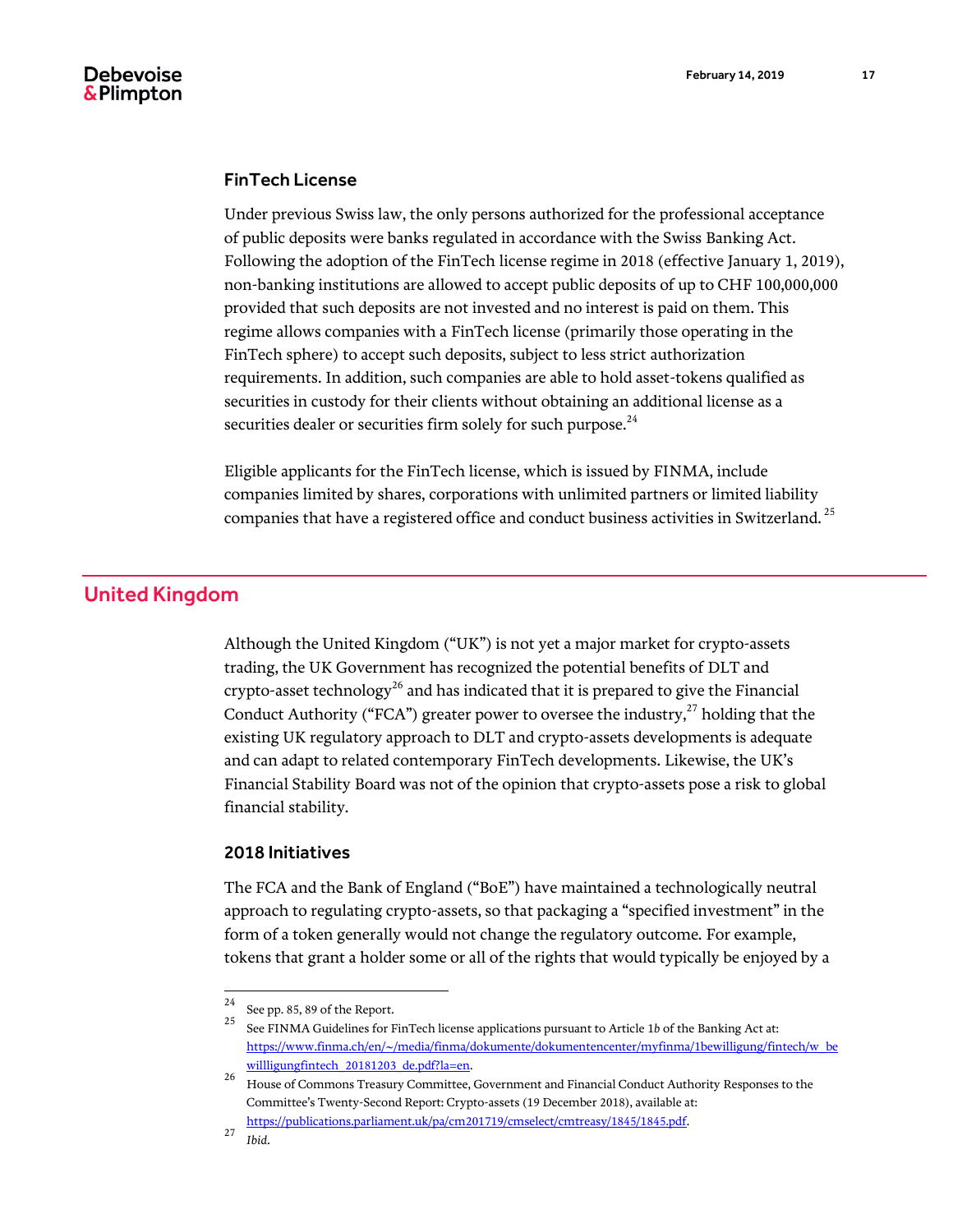shareholder are likely to fall within the regulatory perimeter and activities involving such tokens would thus be subject to FCA authorization.

However, in 2018 the FCA noted that crypto-assets were not contemplated in the initial design of the regulatory perimeter. This was followed with a plan to reassess the regulatory perimeter in 2019 and the launch of a public consultation on whether and how exchange tokens and related firms, such as exchanges and wallet providers could be regulated. The FCA has also stated that it will not authorize or approve the listing of transferable securities that reference exchange tokens (for example, exchange-traded funds).<sup>28</sup> On a similar note, the FCA supported ESMA's restrictions on the sale of contracts for difference ("CFDs") that reference crypto-assets, to retail customers<sup>29</sup> and has indicated that it will consult on a prohibition of the sale to retail consumers of all derivatives referencing exchange tokens such as Bitcoin, including CFDs, futures, options and transferable securities.<sup>30</sup>

Additionally, in 2018:

- A Taskforce consisting of HM Treasury, FCA and Bank of England (the "Crypto-assets Taskforce") was launched to investigate the impact of crypto-assets and their interaction with the existing regulatory framework. $31$
- The Government supported the development of, amongst other things, DLT by investing more than £10 million through Innovate UK and research councils<sup>32</sup> and expressed its readiness to expand the regulatory perimeter to encompass all crypto-assets that are akin to securities.

 $\sqrt{28}$  $\frac{28}{29}$  *Ibid.* 

<sup>29</sup> The restrictions, among other things, limit leverage on cryptocurrencies to 2:1. The ESMA restrictions were renewed on 1 November 2018. *See* European Securities and Markets Authority, "ESMA to renew restriction on CFDs for a further three months" (28 September 2018), available at[: https://www.esma.europa.eu/press](https://www.esma.europa.eu/press-news/esma-news/esma-renew-restriction-cfds-further-three-months)[news/esma-news/esma-renew-restriction-cfds-further-three-months.](https://www.esma.europa.eu/press-news/esma-news/esma-renew-restriction-cfds-further-three-months)

<sup>30</sup> Financial Conduct Authority, "CP18/38: Restricting contract for difference products sold to retail clients and a discussion of other retail derivative products", available at[: https://www.fca.org.uk/publications/consultation](https://www.fca.org.uk/publications/consultation-papers/cp18-38-restricting-contract-difference-products-sold-retail-clients-and-discussion-other-retail)[papers/cp18-38-restricting-contract-difference-products-sold-retail-clients-and-discussion-other-retail.](https://www.fca.org.uk/publications/consultation-papers/cp18-38-restricting-contract-difference-products-sold-retail-clients-and-discussion-other-retail)

<sup>31</sup> HM Treasury, Financial Conduct Authority and the Bank of England, "Cryptoassets Taskforce: final report" (October 2018), available at: [https://assets.publishing.service.gov.uk/government/uploads/system/uploads/attachment\\_data/file/752070/cry](https://assets.publishing.service.gov.uk/government/uploads/system/uploads/attachment_data/file/752070/cryptoassets_taskforce_final_report_final_web.pdf) [ptoassets\\_taskforce\\_final\\_report\\_final\\_web.pdf.](https://assets.publishing.service.gov.uk/government/uploads/system/uploads/attachment_data/file/752070/cryptoassets_taskforce_final_report_final_web.pdf)

<sup>32</sup> Innovate UK, "Support for game-changing ideas: apply for an innovation loan" (27 June 2018), available at: [https://www.gov.uk/government/news/support-for-game-changing-ideas-apply-for-an-innovation-loan.](https://www.gov.uk/government/news/support-for-game-changing-ideas-apply-for-an-innovation-loan)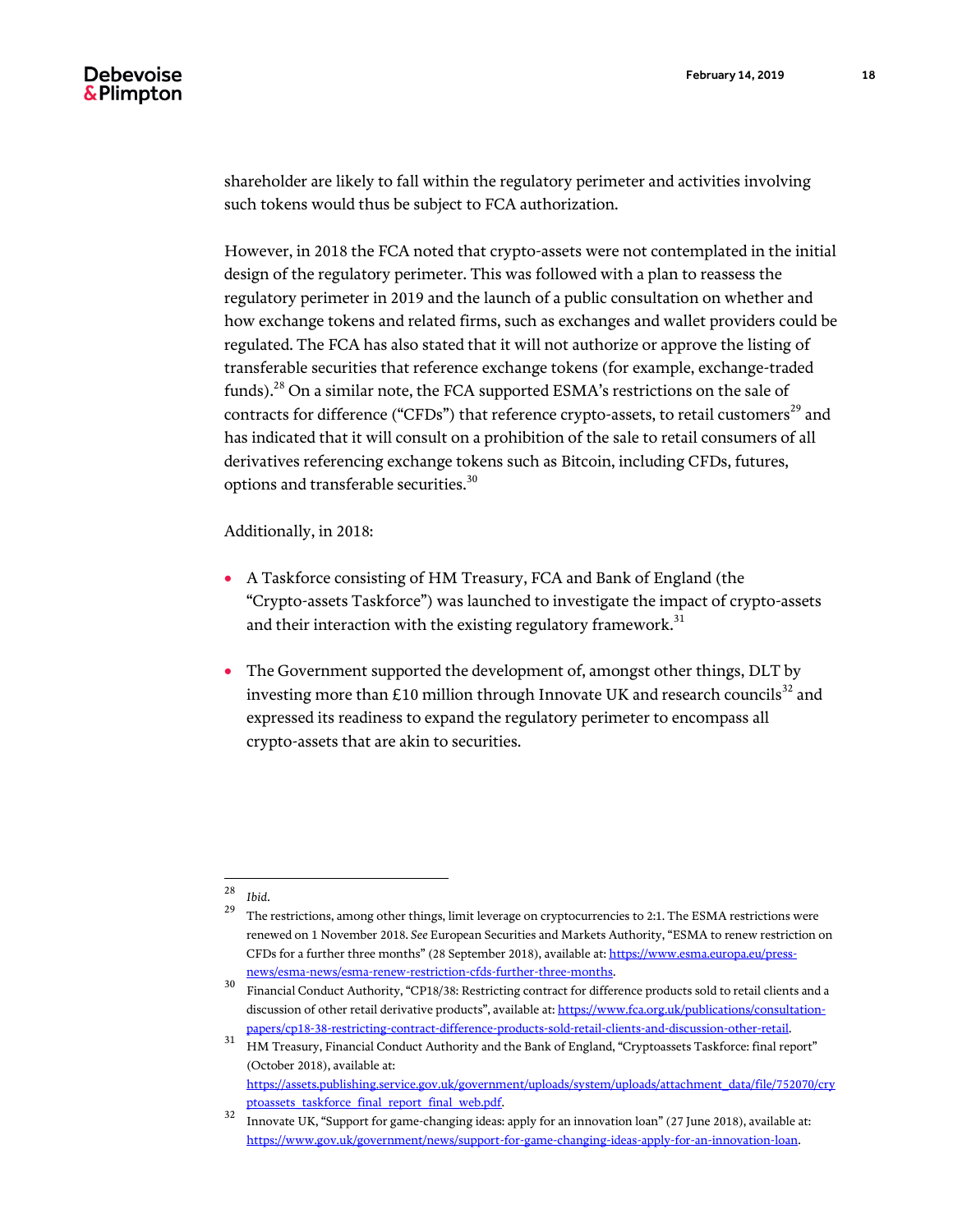- The UK joined the EU Blockchain Partnership to help develop cross-border Blockchain projects in the public sector; $33$
- The Bank of England set up a FinTech Hub to consider the policy implications of FinTech and completed work with 18 firms via proofs of concept to explore the adoption of new technologies (including DLT) in the public sector. $34$
- The FCA issued a letter to all bank CEOs, setting out general practice guidelines for managing crypto-asset related financial crime risks.<sup>35</sup>
- The Bank of England has established a program to deliver a renewed Real-Time Gross Settlement ("RTGS") service with the intention for future forms of settlement, including those based on DLT, to be able to plug into the renewed RTGS service.<sup>36</sup>

Last year also saw a rise in the use of DLT by firms participating in the FCA Sandbox  $37$ with more than one third of 89 firms that have been accepted into the Sandbox thus far seeking to test the application of DLT and/or blockchain technology.<sup>38</sup>

# Tax

HM Revenue and Customs set out its position regarding the taxation of crypto-assets held by individuals in a policy paper published on December 19, 2018.<sup>39</sup> Key points include:

 Individuals will be liable to pay either Capital Gains Tax ("CGT") or Income Tax depending on the type of cryptocurrency transactions in which they are involved.

<sup>33</sup> <sup>33</sup> European Commission, "European countries join Blockchain Partnership" (2018), available at: [https://ec.europa.eu/digital-single-market/en/news/european-countries-join-blockchain-partnership.](https://ec.europa.eu/digital-single-market/en/news/european-countries-join-blockchain-partnership)

<sup>34</sup> Bank of England, "Open to Fintech – speech by Dave Ramsden" (22 March 2018), available at: [https://www.bankofengland.co.uk/speech/2018/dave-ramsden-speech-hmts-international-fintech-conference.](https://www.bankofengland.co.uk/speech/2018/dave-ramsden-speech-hmts-international-fintech-conference)

<sup>35</sup> Financial Conduct Authority, "Dear CEO – cryptoassets and financial crime" (2018), available at: [https://www.fca.org.uk/publication/correspondence/dear-ceo-letter-cryptoassets-financial-crime.pdf.](https://www.fca.org.uk/publication/correspondence/dear-ceo-letter-cryptoassets-financial-crime.pdf)

<sup>&</sup>lt;sup>36</sup> Bank of England, "RTGS renewal programme proof of concept: supporting DLT settlement models" (23 July 2018)[, https://www.bankofengland.co.uk/news/2018/july/rtgs-renewal-programme-proof-of-concept](https://www.bankofengland.co.uk/news/2018/july/rtgs-renewal-programme-proof-of-concept-supporting-dlt-settlement-models)[supporting-dlt-settlement-models.](https://www.bankofengland.co.uk/news/2018/july/rtgs-renewal-programme-proof-of-concept-supporting-dlt-settlement-models)

<sup>&</sup>lt;sup>37</sup> See our client update on the FCA Regulatory Sandbox at: [https://www.debevoise.com/~/media/files/insights/publications/2018/03/20180306\\_thinking\\_inside\\_the\\_box\\_c](https://www.debevoise.com/~/media/files/insights/publications/2018/03/20180306_thinking_inside_the_box_client_update.pdf) [lient\\_update.pdf.](https://www.debevoise.com/~/media/files/insights/publications/2018/03/20180306_thinking_inside_the_box_client_update.pdf)

<sup>38</sup> The latest list of FCA's regulatory sandbox firms is available here: Financial Conduct Authority, "Regulatory sandbox cohort 4" (3 July 2018), available at[: https://www.fca.org.uk/firms/regulatory-sandbox/regulatory](https://www.fca.org.uk/firms/regulatory-sandbox/regulatory-sandbox-cohort-4-businesses)[sandbox-cohort-4-businesses.](https://www.fca.org.uk/firms/regulatory-sandbox/regulatory-sandbox-cohort-4-businesses)

<sup>39</sup> HM Revenue & Customs, "Policy paper: Cryptoassets for individuals" (19 December 2018), available at: [https://www.gov.uk/government/publications/tax-on-cryptoassets/cryptoassets-for-individuals.](https://www.gov.uk/government/publications/tax-on-cryptoassets/cryptoassets-for-individuals)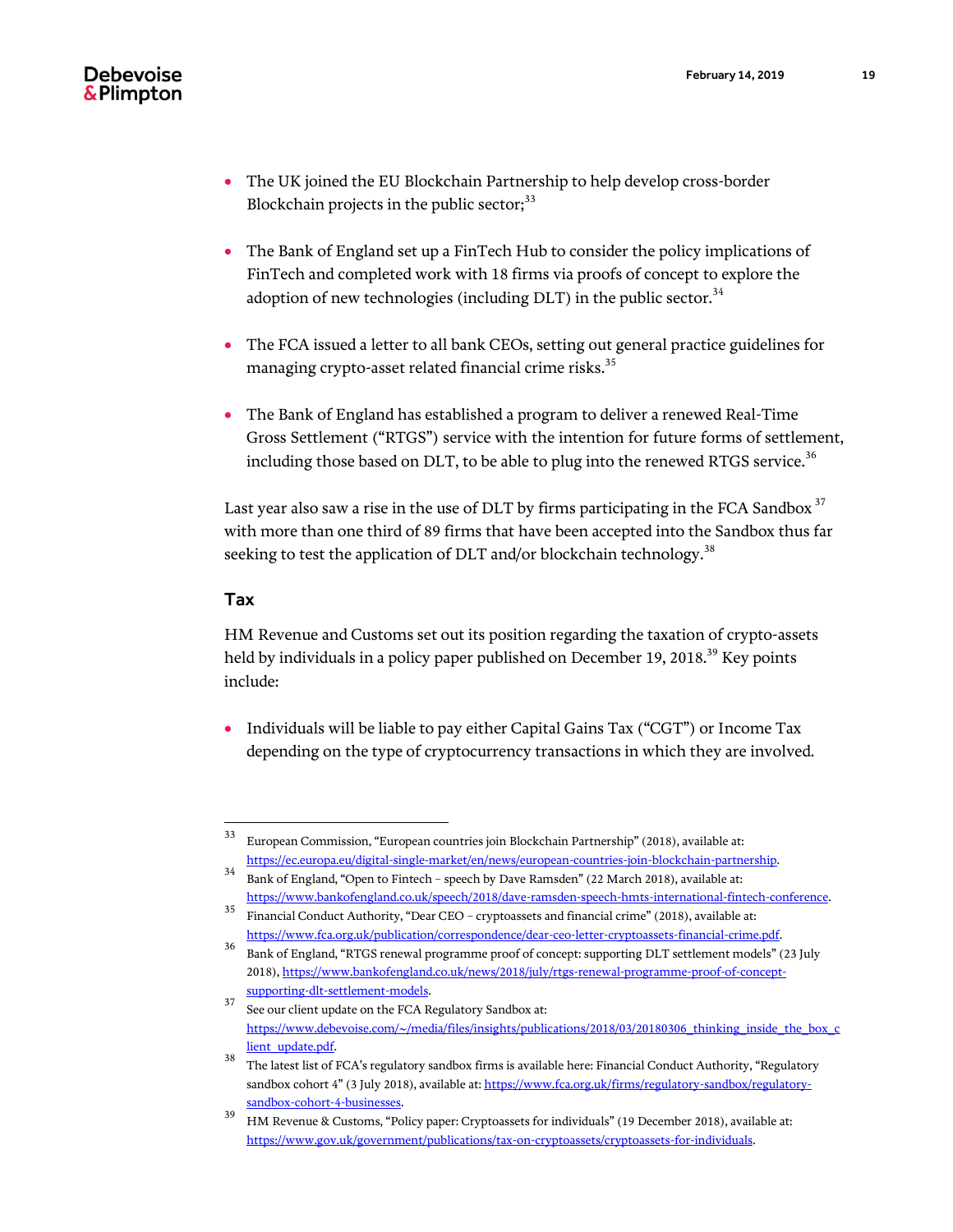- Employees who receive their salaries in cryptocurrencies would also have to pay social security contributions (also known as National Insurance).
- In case of loss or theft of cryptocurrency, victims retain their CGT obligations until it becomes apparent that the allegedly stolen cryptocurrencies are forever inaccessible.
- Individuals who do not receive the crypto-assets they pay for may not be able to claim a capital loss.

# Anti-Money Laundering and Counter-Terrorism Financing

The Crypto-assets Taskforce Report published in October stated that the Government intends to address Anti-Money Laundering and Counter-terrorism financing ("AML/CTF") risks by imposing regulation that is significantly more stringent than the requirements set out in the EU Fifth Anti-Money Laundering Directive (which modifies the fourth Anti-Money Laundering Directive to apply to virtual currency exchange service providers and electronic wallet providers).  $^{40}$ 

The Government has also expressed its intention to consult on, amongst other things, the following within the context of AML/CTF regulations:

- Exchange services between different crypto-assets, to prevent anonymous "layering" of funds to mask their origin.
- Platforms that facilitate peer-to-peer exchange of crypto-assets, which could enable anonymous transfers of funds between individuals; and
- Non-custodian wallet providers that function similarly to custodian wallet providers, which may otherwise facilitate the anonymous storage and transfer of crypto-assets.

<sup>40</sup> <sup>40</sup> HM Treasury, Financial Conduct Authority and the Bank of England, "Cryptoassets Taskforce: final report" (October 2018), available at: [https://assets.publishing.service.gov.uk/government/uploads/system/uploads/attachment\\_data/file/752070/cry](https://assets.publishing.service.gov.uk/government/uploads/system/uploads/attachment_data/file/752070/cryptoassets_taskforce_final_report_final_web.pdf) [ptoassets\\_taskforce\\_final\\_report\\_final\\_web.pdf.](https://assets.publishing.service.gov.uk/government/uploads/system/uploads/attachment_data/file/752070/cryptoassets_taskforce_final_report_final_web.pdf)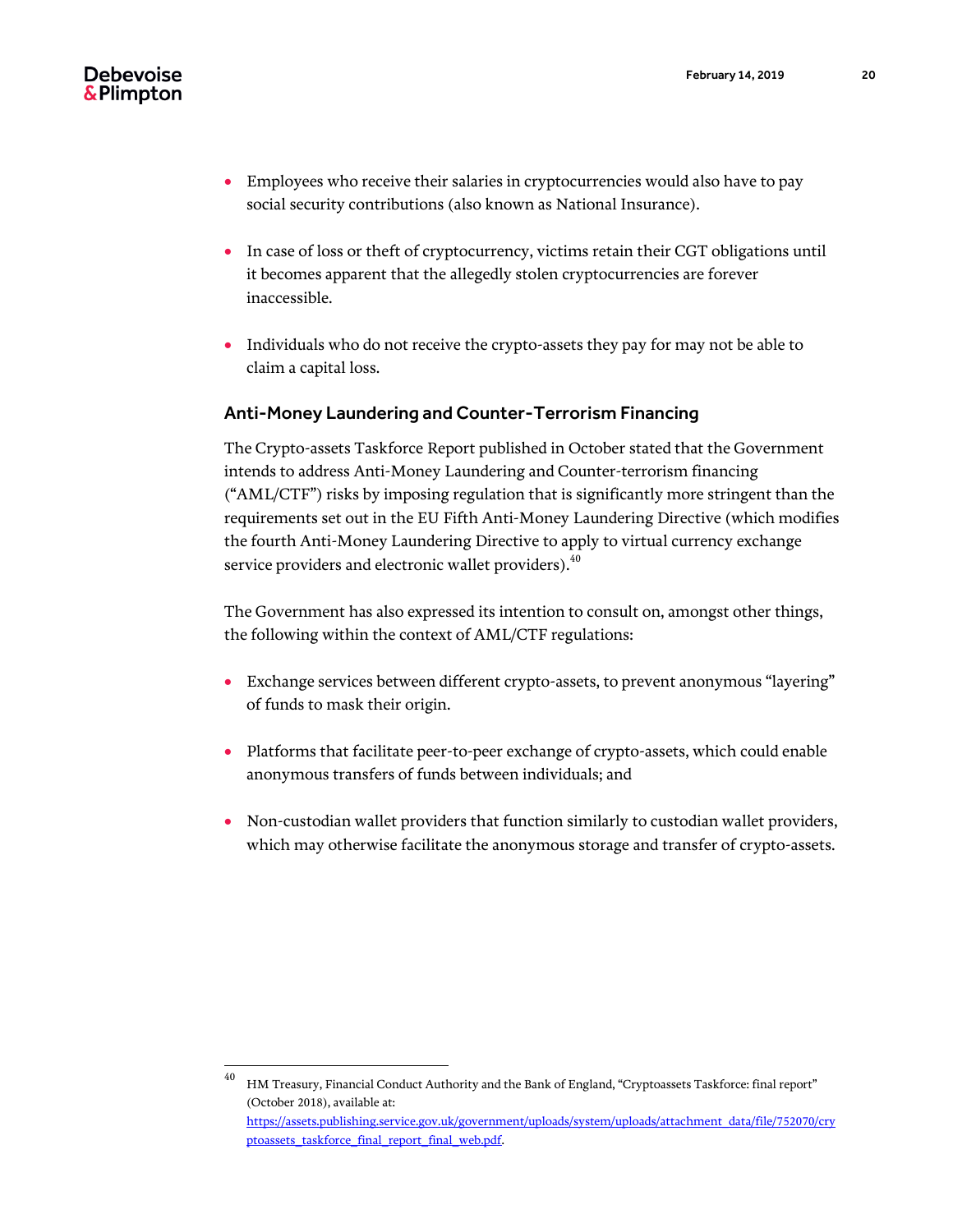# United States

# Deeper Scrutiny of Cryptocurrency Activities by the SEC

In addition to continuing its crackdown on unregistered initial coin offerings and fraudulent offerings, the Securities and Exchange Commission ("SEC") expanded the scope of its investigations into cryptocurrency activities.

**Trading Platforms***.* In March 2018, the SEC issued a statement that platforms serving as venues for trading digital assets must register as a national securities exchange or operate under an exemption from registration (such as the exemption for alternative trading systems) if the assets being traded are securities.<sup>41</sup> This was followed in November 2018 by the SEC's announcement of its settlement of charges against the founder of EtherDelta, its first enforcement action based on findings that a platform for secondary market trading of digital "tokens" was operating as an unlicensed national securities exchange. The SEC indicated that the EtherDelta platform facilitated trading in millions of ERC20 tokens, many of which constituted securities. The SEC indicated that EtherDelta functioned as an online marketplace for buyers and sellers of digital asset securities through the combined use of an order book, a website that displayed orders, and a smart contract that ran on the Ethereum blockchain and provided validation and execution of paired orders.<sup>42</sup>

**Crypto-funds, Valuation and Custody**. In March 2018, the SEC acknowledged that it was examining certain business practices of hedge funds investing in digital assets.<sup>43</sup> Among other things, the SEC examinations were focused on issues such as valuation and custody. From a valuation perspective, the SEC is interested in understanding the manner in which digital assets are priced and whether such pricing is fair and reasonable. From a custody perspective, the SEC is interested in understanding the manner in which digital assets are held and whether such methods comply with applicable

<sup>41</sup> See SEC Divisions of Enforcement and Trading and Markets, Statement on Potentially Unlawful Online Platforms for Trading Digital Assets (Mar. 7, 2018), *available at* [https://www.sec.gov/news/public](https://www.sec.gov/news/public-statement/enforcement-tm-statement-potentially-unlawful-online-platforms-trading)[statement/enforcement-tm-statement-potentially-unlawful-online-platforms-trading.](https://www.sec.gov/news/public-statement/enforcement-tm-statement-potentially-unlawful-online-platforms-trading)

<sup>42</sup> See SEC Press Release 2018-258, *SEC Charges EtherDelta Founder with Operating an Unregistered Exchange* (Nov. 8, 2018), *available at* [https://www.sec.gov/news/press-release/2018-258.](https://www.sec.gov/news/press-release/2018-258) The SEC has also stated that an entity that facilitates the issuance of digital asset securities in ICOs and secondary trading in digital asset securities may be acting as a "broker" or "dealer" that is required to register with the SEC and become a member of FINRA—even if they do not meet the definition of an exchange. See SEC Divisions of Enforcement and Trading and Markets, Statement on Potentially Unlawful Online Platforms for Trading Digital Assets (Mar. 7, 2018), *available at* [https://www.sec.gov/news/public-statement/enforcement-tm-statement-potentially](https://www.sec.gov/news/public-statement/enforcement-tm-statement-potentially-unlawful-online-platforms-trading)[unlawful-online-platforms-trading;](https://www.sec.gov/news/public-statement/enforcement-tm-statement-potentially-unlawful-online-platforms-trading) see also *In the Matter of TokenLot LLC, Lenny Kugel, and Eli L. Lewitt*, SEC Release No. 33-10543 (Sep. 11, 2018), *available at* [http://www.sec.gov/litigation/admin/2018/33-10543.pdf.](http://www.sec.gov/litigation/admin/2018/33-10543.pdf)

<sup>43</sup> See, e.g., Benjamin Bain, Olga Kharif and Matt Robinson, "Hedge Funds Draw Scrutiny in Crypto Coin Review," Bloomberg.com (Mar. 14, 2018), *available at* [https://www.bloomberg.com/news/articles/2018-03-14/hedge](https://www.bloomberg.com/news/articles/2018-03-14/hedge-funds-are-said-to-draw-sec-scrutiny-in-crackdown-on-crypto)[funds-are-said-to-draw-sec-scrutiny-in-crackdown-on-crypto.](https://www.bloomberg.com/news/articles/2018-03-14/hedge-funds-are-said-to-draw-sec-scrutiny-in-crackdown-on-crypto)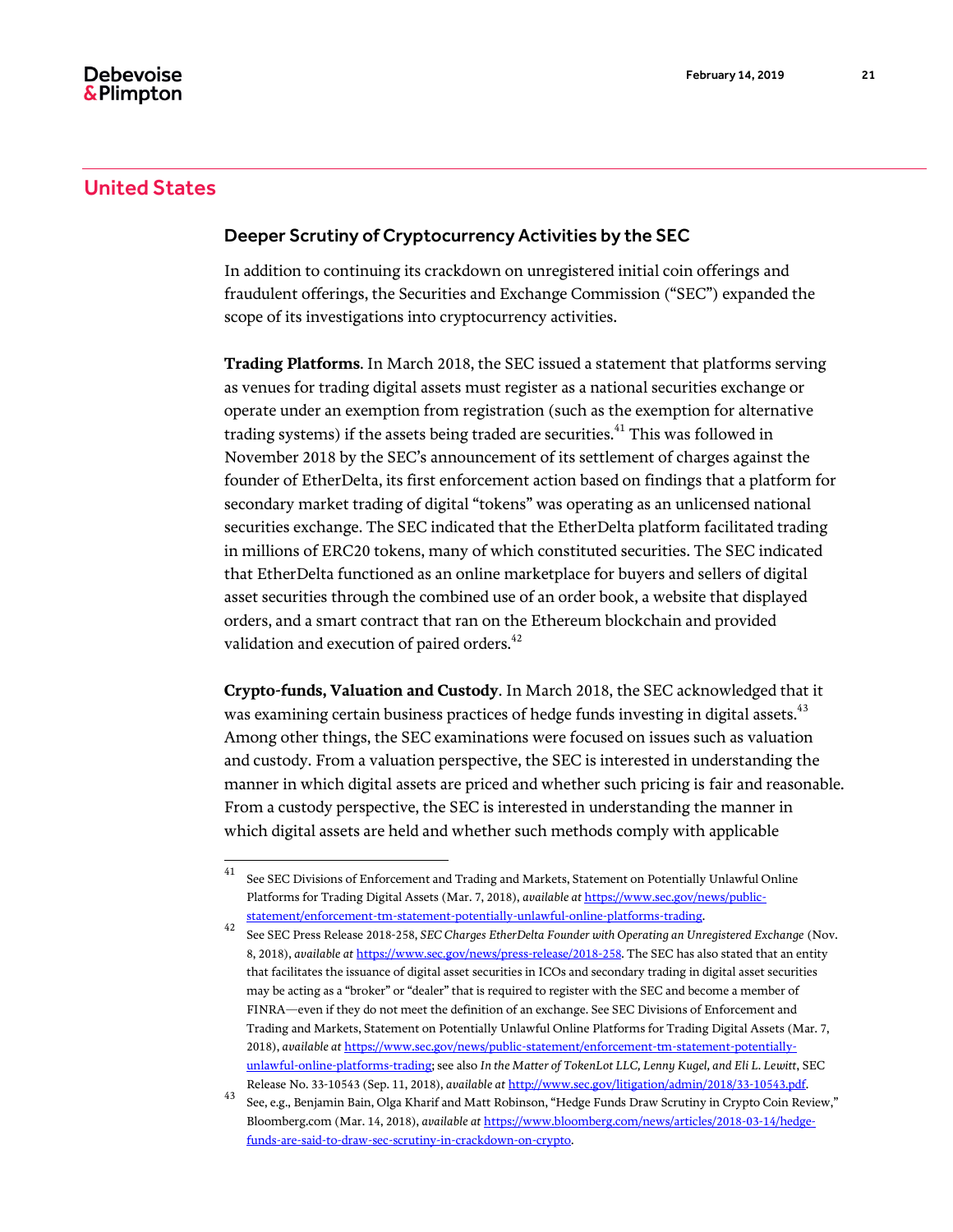safeguards, such as the SEC's custody rule, intended to prevent theft by advisers and others.<sup>44</sup> In November 2018, the SEC signaled that it was expanding its probe of investment advisers with investments in the digital asset space.<sup>45</sup> In addition to these more general examinations, in September 2018, the SEC found that the manager of a hedge fund formed for the purpose of investing in digital assets (and which invested more than 40 percent of the fund's assets in digital asset securities) had improperly failed to register the fund as an investment company and had violated antifraud provisions of the Investment Advisers Act of 1940 by making misleading statements to investors.<sup>46</sup>

**Additional Certainty on Ether**. Speaking at a Yahoo Finance All Markets Summit in June 2018, William Hinman, Director of the Division of Corporation Finance at the SEC, confirmed his view that Ether is not a security. Focusing on key aspects of decentralization, Mr. Hinman discussed how a digital asset that was initially sold as a security can cease being a security. In this context, he noted that "[i]f the network on which the token or coin is to function is sufficiently decentralized—where purchasers would no longer reasonably expect a person or group to carry out essential managerial or entrepreneurial efforts—the assets may not represent an investment contract…[and] when the efforts of the third party are no longer a key factor for determining the enterprise's success, material information asymmetries recede." $^{47}$ 

**First Orders Imposing Civil Penalties Solely on the Basis of ICO Securities Offering Registration Violations***.* Until recently, decisions of the SEC in the ICO space imposed fines for fraudulent activities or required that unregistered ICOs cease activities and return monies raised to investors. In November 2018, however, the SEC announced its first settlements with ICO issuers in which civil fines were imposed solely on the basis of registration violations. In each case, the respective issuer consented to a civil money penalty in the amount of \$250,000, agreed to cease and desist from committing further unregistered offering activities, agreed to compensate investors who purchased tokens in the illegal offerings if an investor makes a claim and undertook to register the tokens

 $\rm 44$ <sup>44</sup> For an extensive discussion regarding the SEC's custody rule and its application in the digital asset space, see our recent article on this subject, *available at* [https://www.debevoise.com/insights/publications/2018/12/custody-of](https://www.debevoise.com/insights/publications/2018/12/custody-of-digital-assets)[digital-assets.](https://www.debevoise.com/insights/publications/2018/12/custody-of-digital-assets)

<sup>45</sup> See, e.g., Patrick Temple-West, "SEC expands cryptocurrency crackdown with nationwide sweep," Politico.com (Nov. 1, 2018), *available at* [https://www.politico.com/story/2018/11/01/sec-cryptocurrency-910135.](https://www.politico.com/story/2018/11/01/sec-cryptocurrency-910135)

<sup>46</sup> See *In the Matter of Crypto Asset Management, LP and Timothy Enneking*, SEC Release No. 33-10544 (Sep. 11, 2018), *available at* [http://www.sec.gov/litigation/admin/2018/33-10544.pdf;](http://www.sec.gov/litigation/admin/2018/33-10544.pdf) see also SEC Division of Corporation Finance, Division of Investment Management, and Division of Trading and Markets, Statement on Digital Asset Securities Issuance and Trading (Nov. 16, 2018), *available at* [https://www.sec.gov/news/public](https://www.sec.gov/news/public-statement/digital-asset-securites-issuuance-and-trading)[statement/digital-asset-securites-issuuance-and-trading.](https://www.sec.gov/news/public-statement/digital-asset-securites-issuuance-and-trading)

<sup>47</sup> William Hinman, Dir., SEC Div. of Corp. Fin., Remarks at the Yahoo Finance All Markets Summit: Digital Asset Transactions: When Howey Met Gary (Plastic) (Jun. 14, 2018), *available at* [https://www.sec.gov/news/speech/speech-hinman-061418.](https://www.sec.gov/news/speech/speech-hinman-061418)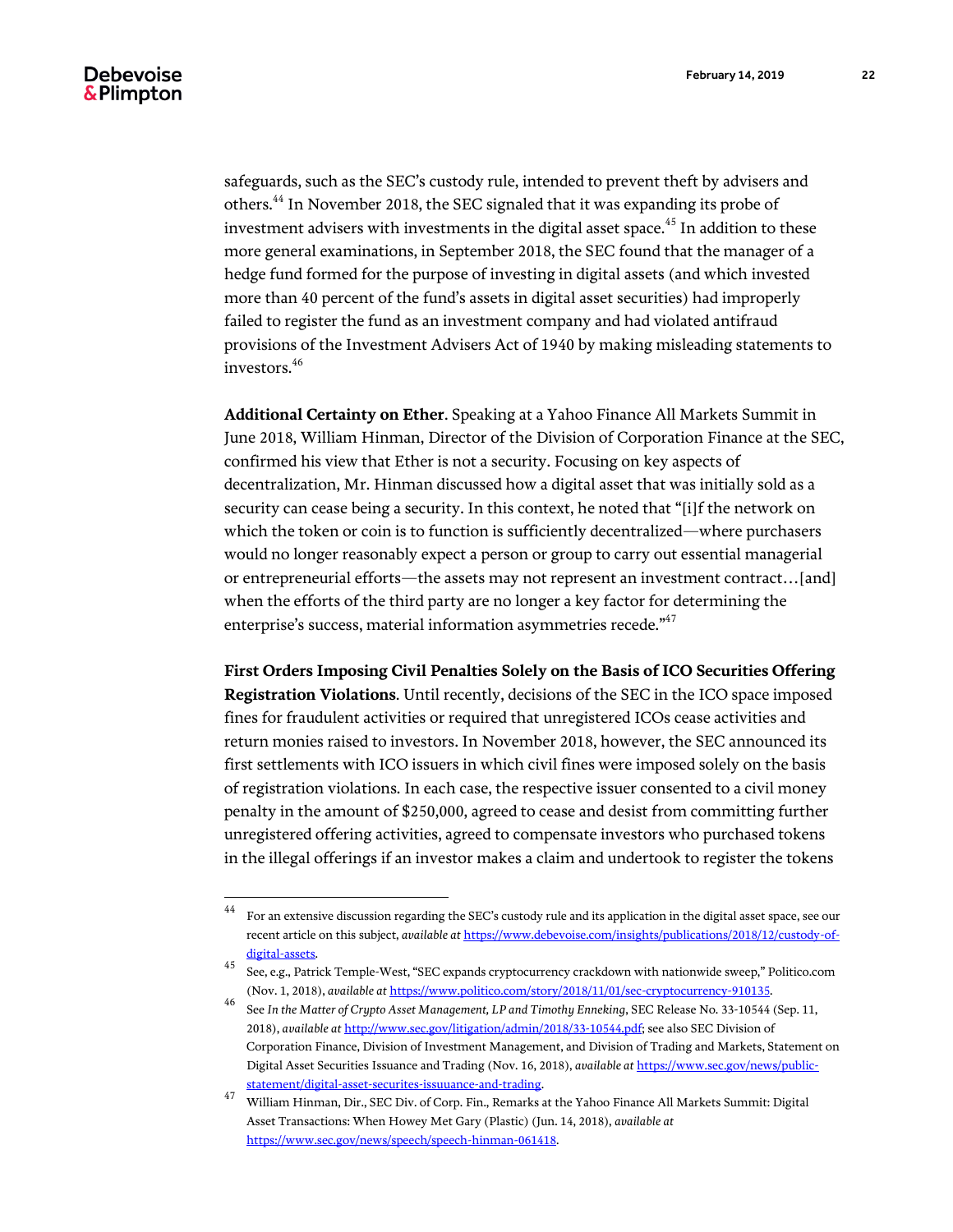as securities under the Exchange Act and to file periodic reports with the SEC.<sup>48</sup> In a separate statement summarizing the SEC's views on various developments concerning the issuance and trading of digital assets, the SEC pointed to these cases as demonstrating a path to compliance with the federal securities laws, even for issuers that have conducted an illegal unregistered offering of digital asset securities.<sup>49</sup>

**Innovation Hub Launches While ETFs Remain Grounded**. In October 2018, the SEC announced the launch of FinHub, its new strategic hub for Fintech innovation. "The FinHub will serve as a resource for public engagement on the SEC's Fintech-related issues and initiatives, such as distributed ledger technology (including digital assets), automated investment advice, digital marketplace financing, and artificial intelligence/machine learning."<sup>50</sup> The FinHub consolidates many of the SEC's various working groups dealing with Fintech issues under a single umbrella. Meanwhile, over the course of 2018, the SEC refused to rule on—if not outwardly rejected—many bitcoin ETF proposals. On August 22, for example, the SEC issued three orders denying proposals from ProShares, Direxion and GraniteShares.<sup>51</sup> The SEC claimed that the rules of these ETFs would not sufficiently prevent fraudulent and manipulative acts and practices.

**Stay Tuned—More to Come**. Speaking at the D.C. Fintech Week conference in November 2018, SEC director Hinman announced that the SEC intends to release more guidance for market participants planning digital asset token offerings. He said the guidance will serve as a "plain English" guide to determining when a token offering is a security offering. The guidance is also intended to have sections on the registration process and the conduct of exempt offerings for those tokens that are determined to be

<sup>48</sup> <sup>48</sup> See *In the Matter of CarrierEQ, Inc., d/b/a Airfox*, SEC Release No. 33-10575 (Nov. 16, 2018), *available at* [http://www.sec.gov/litigation/admin/2018/33-10575.pdf;](http://www.sec.gov/litigation/admin/2018/33-10575.pdf) *In the Matter of Paragon Coin, Inc.*, SEC Release No. 33-10574 (Nov. 16, 2018), *available at* [http://www.sec.gov/litigation/admin/2018/33-10574.pdf.](http://www.sec.gov/litigation/admin/2018/33-10574.pdf)

<sup>&</sup>lt;sup>49</sup> See SEC Division of Corporation Finance, Division of Investment Management, and Division of Trading and Markets, Statement on Digital Asset Securities Issuance and Trading (Nov. 16, 2018), *available at* [https://www.sec.gov/news/public-statement/digital-asset-securites-issuuance-and-trading.](https://www.sec.gov/news/public-statement/digital-asset-securites-issuuance-and-trading)

<sup>50</sup> See SEC Press Release No. 2018-240, *SEC Launches New Strategic Hub for Innovation and Financial Technology* (Oct. 18, 2018), *available at* [https://www.sec.gov/news/press-release/2018-240.](https://www.sec.gov/news/press-release/2018-240)

<sup>51</sup> *Self-Regulatory Organizations; NYSE Arca, Inc.; Order Disapproving a Proposed Rule Change to List and Trade the Shares of the ProShares Bitcoin ETF and the ProShares Short Bitcoin* ETF, SEC Releaser No. 34-83904 (Aug. 22, 2018), *available at* [https://www.sec.gov/rules/sro/nysearca/2018/34-83904.pdf;](https://www.sec.gov/rules/sro/nysearca/2018/34-83904.pdf) *Self-Regulatory Organizations; NYSE Arca, Inc.; Order Disapproving a Proposed Rule Change Relating to Listing and Trading of the Direxion Daily Bitcoin Bear 1X Shares, Direxion Daily Bitcoin 1.25X Bull Shares, Direxion Daily Bitcoin 1.5X Bull Shares, Direxion Daily Bitcoin 2X Bull Shares, and Direxion Daily Bitcoin 2X Bear Shares Under NYSE Arca Rule 8.200-E*, SEC Release No. 34-83912 (Aug. 22, 2018), *available at* [https://www.sec.gov/rules/sro/nysearca/2018/34-83912.pdf;](https://www.sec.gov/rules/sro/nysearca/2018/34-83912.pdf)  *Self-Regulatory Organizations; Cboe BZX Exchange, Inc.; Order Disapproving a Proposed Rule Change to List and Trade the Shares of the GraniteShares Bitcoin ETF and the GraniteShares Short Bitcoin ETF,* SEC Release No. 34- 83913 (Aug. 22, 2018), *available at* [https://www.sec.gov/rules/sro/cboebzx/2018/34-83913.pdf.](https://www.sec.gov/rules/sro/cboebzx/2018/34-83913.pdf)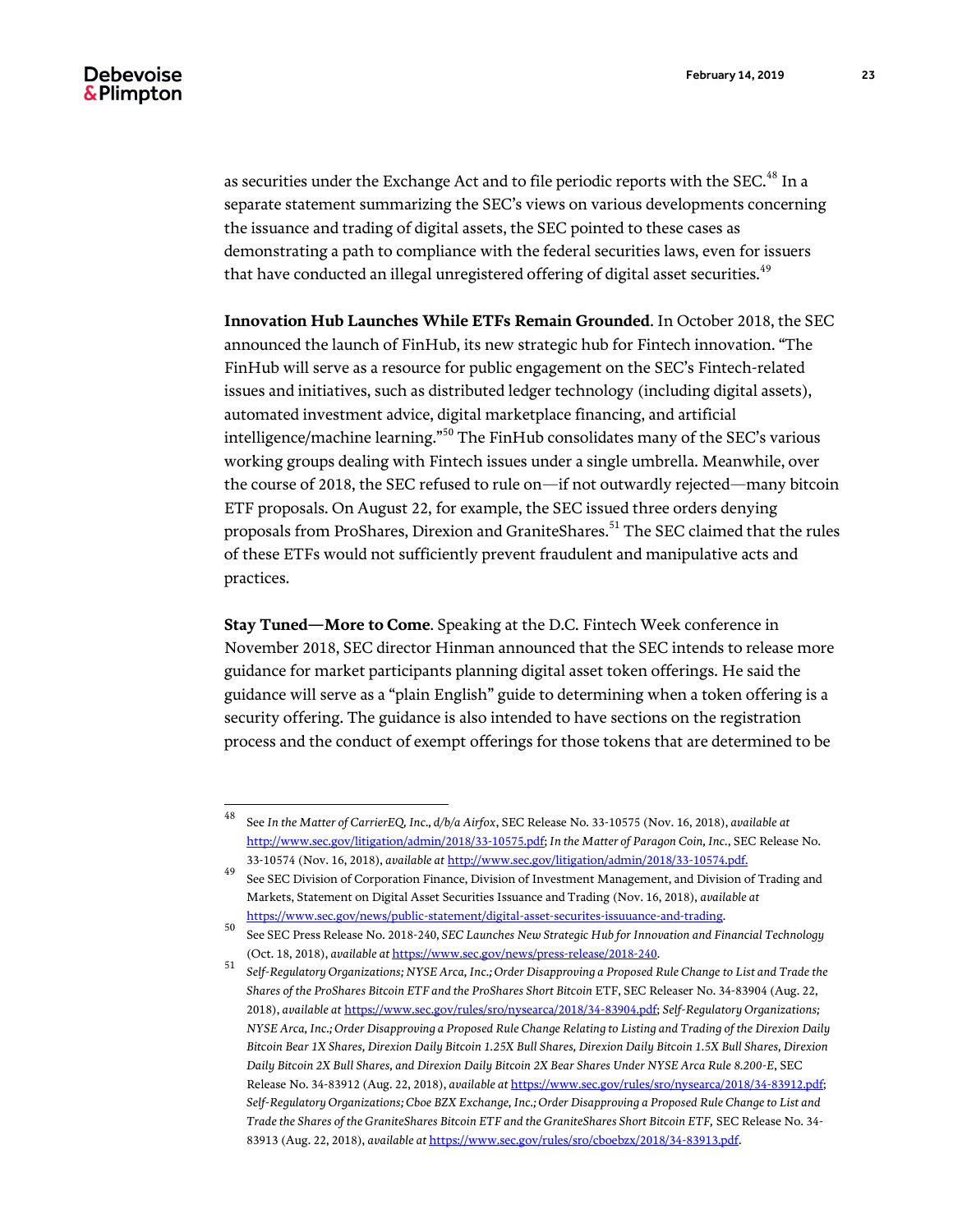securities. No announcement has been made as to when the guidance will be published.<sup>52</sup>

#### Developments in the Courts and the CFTC

**Virtual Currencies Continue to Be Treated as Commodities in the Federal Courts**. In a series of actions brought by the Commodity Futures Trading Commission ("CFTC"), federal judges continued to treat virtual currencies as commodities, giving the CFTC jurisdiction to pursue fraudulent transactions in the virtual currency market. In August 2018, Judge Jack B. Weinstein of the United States ("U.S.") District Court for the Eastern District of New York found in favor of the CFTC and against Patrick K. McDonnell and CabbageTech, Corp. for a fraudulent virtual currency scheme.<sup>53</sup> McDonnell and CabbageTech induced customers to pay virtual currency for "expert" virtual currency trading advice and to facilitate virtual currency purchases and trades. In reality, they allegedly misappropriated the funds received for their own purposes. In September 2018, Senior Judge Rya W. Zobel of the U.S. District Court for the District of Massachusetts ruled against My Big Coin Inc.'s motion to dismiss an action brought by the CFTC. $^{54}$ The motion challenged the CFTC's authority to pursue the action, claiming that virtual currencies are not commodities. In dismissing the action, the judge noted that the existence of futures contracts for virtual currency signals that virtual currencies are commodities as intended under the Commodity Exchange Act.

**Ethereum, SROs and Smart Contracts**. While the CFTC continued to bring actions against fraudulent virtual currency business activities, it also took steps to support legitimate activities and improve its understanding of popular virtual currencies. In December, the CFTC asked for information on virtual currencies beyond Bitcoin, naming Ethereum specifically.<sup>55</sup> This could suggest that the CFTC is cautiously considering allowing futures contracts in Ethereum.<sup>56</sup> The CFTC also supported the

 $52\,$ <sup>52</sup> See Nikhilesh De and Aaron Stanley, "SEC Official Says 'Plain English' Guidance on ICOs is Coming," CoinDesk.com (Nov. 5, 2018), *available at* [https://www.coindesk.com/sec-official-says-plain-english-guidance](https://www.coindesk.com/sec-official-says-plain-english-guidance-on-icos-is-coming)[on-icos-is-coming.](https://www.coindesk.com/sec-official-says-plain-english-guidance-on-icos-is-coming)

<sup>53</sup> See *Commodity Futures Trading Commission v. Patrick K. Mcdonnell & Cabbagetech, Corp. d/b/a Coin Drop Markets*, 18-CV-361 (E.D.N.Y. Aug. 28, 2018) and *CFTC Wins Trial against Virtual Currency Fraudster,* CFTC Release No. 7774-18 (Aug. 24, 2018), *available at* [https://www.cftc.gov/PressRoom/PressReleases/7774-18.](https://www.cftc.gov/PressRoom/PressReleases/7774-18)

<sup>54</sup> See *Commodity Futures Trading Commission v. My Big Coin Pay, Inc. et al.*, Civil Action No. 18-10077-RWZ (E.D. Mass. Sep. 26, 2018), *available at* [https://www.cftc.gov/sites/default/files/2018-](https://www.cftc.gov/sites/default/files/2018-10/enfmybigcoinpayincmemorandum092618.pdf) [10/enfmybigcoinpayincmemorandum092618.pdf;](https://www.cftc.gov/sites/default/files/2018-10/enfmybigcoinpayincmemorandum092618.pdf) *Court Denies Defendants' Motion to Dismiss in Commodity Fraud Case Involving the Virtual Currency My Big Coin*, CFTC Release No. 7820-18 (Sep. 26, 2018), *available at*  [https://www.cftc.gov/PressRoom/PressReleases/7820-18.](https://www.cftc.gov/PressRoom/PressReleases/7820-18)

<sup>55</sup> *CFTC Seeks Public Comments on Crypto-asset Mechanics and Markets*, CFTC RELEASE No. 7855-18 (Dec. 11, 2018), *available at* [https://www.cftc.gov/PressRoom/PressReleases/7855-18.](https://www.cftc.gov/PressRoom/PressReleases/7855-18)

There are already futures contracts in bitcoin, which have garnered some criticism for their potential for manipulation. The National Futures Association released new disclosure requirements in May 2018 in an effort to prevent uninformed investors from being manipulated. National Futures Association, *Disclosure*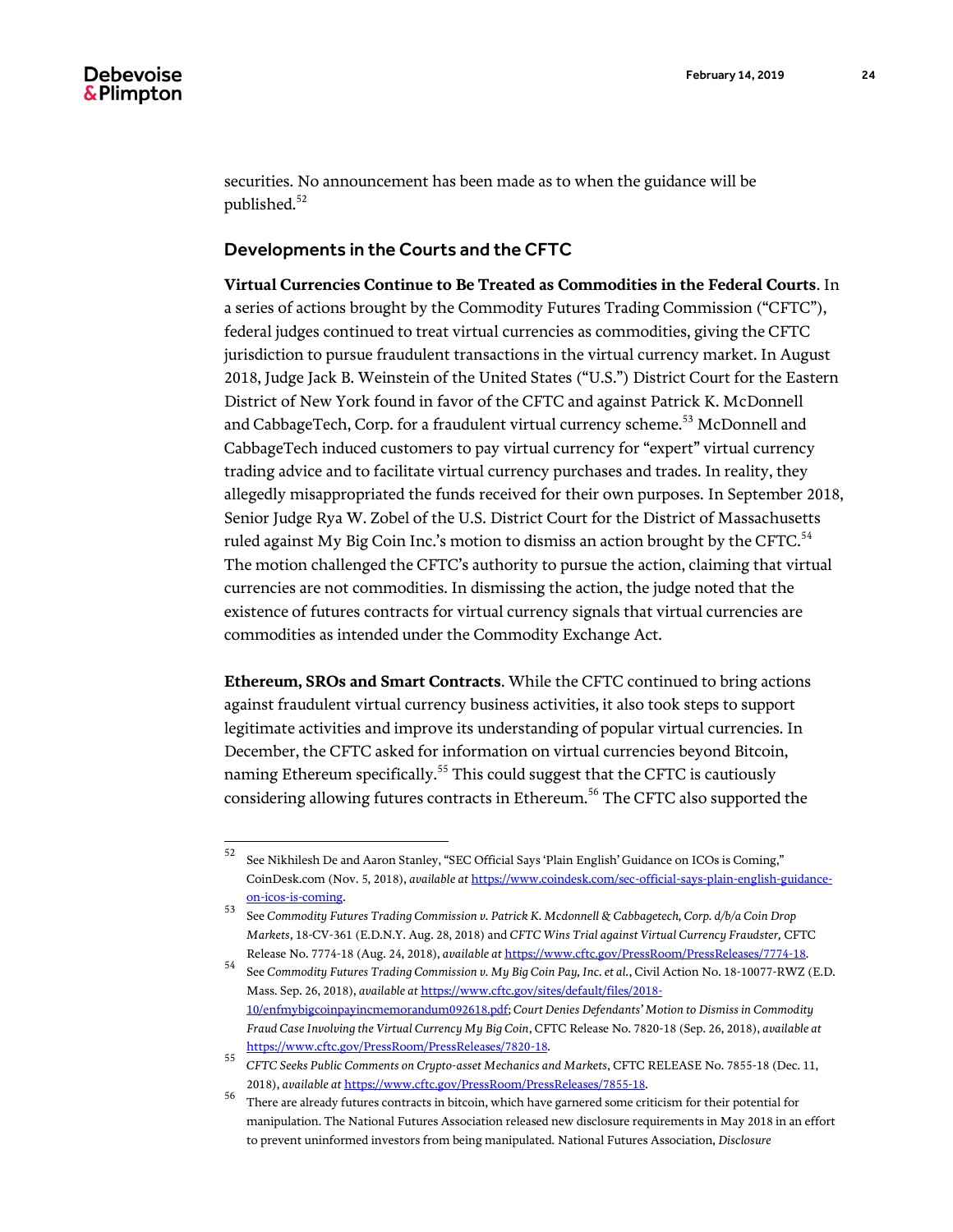$\overline{a}$ 

Winklevoss twins' company, Gemini, in its recommendation of a virtual commodity self-regulatory organization ("SRO"). In a press release, CFTC commission Brian Quintenz said, "Ultimately, a virtual commodity SRO that has the most independence from its membership, the most diversity of views, and the strongest ability to discover, reveal, and punish wrongdoing will add the most integrity to these markets. I encourage Gemini (or any other market participant, advocacy group, platform, or firm) to be aggressive in promoting these qualities within any SRO construct."<sup>57</sup> In addition, the CFTC released a primer on smart contracts, explaining how they work and their risks, again indicating their efforts to understand the industry.<sup>58</sup>

# The Treasury Looks to Facilitate Fintech Innovation

**The Treasury Looks to Facilitate Fintech Innovation***.* On July 31, 2018, the U.S. Department of the Treasury (the "Treasury") released "Nonbank Financials, Fintech, and Innovations." The report makes nearly 80 recommendations for improvements to the regulatory landscape to help nonbank financial institutions, embrace financial technology and foster innovation.<sup>59</sup>

**The OCC Creates the Fintech Charter and States Sue**. On July 31, 2018, the Office of the Comptroller of the Currency ("OCC") announced that it will begin accepting national bank charter applications from financial technology companies.<sup>60</sup> These "Fintech charters" would not allow the companies to accept deposits, but it might allow Fintech companies to bypass the task of complying with 50 separate state agencies. The establishment of Fintech charters came as part of the OCC's support for the industry under its Office of Innovation, which "serves as the central point of contact and clearing house for requests and information related to innovation." <sup>61</sup> In response to the proposal, the Conference of State Bank Supervisors and the New York Department of Financial Services sued the OCC, claiming the OCC lacks the authority to create such a charter

*Requirements for NFA Members Engaging in Virtual Currency Activities,* Interpretive Notice No. 9073 (May 17, 2018), *available at* [https://www.nfa.futures.org/rulebook/rules.aspx?Section=9&RuleID=9073.](https://www.nfa.futures.org/rulebook/rules.aspx?Section=9&RuleID=9073)

<sup>57</sup> CFTC Speeches & Testimony, Statement of CFTC Commissioner Brian Quintenz on a Proposal by Cameron and Tyler Winklevoss for a Virtual Commodity SRO (Mar. 13, 2018), *available at*

[https://www.cftc.gov/PressRoom/SpeechesTestimony/quintenzstatement031318.](https://www.cftc.gov/PressRoom/SpeechesTestimony/quintenzstatement031318)

<sup>58</sup> *CFTC's LabCFTC Releases Primer about Smart Contracts*, CFTC Release No. 7847-18 (Nov. 27, 2018), *available at* [https://www.cftc.gov/PressRoom/PressReleases/7847-18.](https://www.cftc.gov/PressRoom/PressReleases/7847-18)

<sup>59</sup> *A Financial System That Creates Economic Opportunities Nonbank Financials, Fintech, and Innovation*, U.S. Dept. of the Treasury, Report 2018-04417 (Jul. 31, 2018), *available at* [https://home.treasury.gov/sites/default/files/2018-08/A-Financial-System-that-Creates-Economic-](https://home.treasury.gov/sites/default/files/2018-08/A-Financial-System-that-Creates-Economic-Opportunities---Nonbank-Financials-Fintech-and-Innovation_0.pdf)[Opportunities---Nonbank-Financials-Fintech-and-Innovation\\_0.pdf.](https://home.treasury.gov/sites/default/files/2018-08/A-Financial-System-that-Creates-Economic-Opportunities---Nonbank-Financials-Fintech-and-Innovation_0.pdf)

<sup>60</sup> *OCC Begins Accepting National Bank Charter Applications From Financial Technology Companies*, OCC NR 2018- 74 (Jul. 31, 2018), *available at* [https://www.occ.gov/news-issuances/news-releases/2018/nr-occ-2018-74.html.](https://www.occ.gov/news-issuances/news-releases/2018/nr-occ-2018-74.html)

<sup>61</sup> *Responsible Innovation*, U.S. Dept. of the Treasury and OCC, *available at* [https://www.occ.treas.gov/topics/responsible-innovation/index-innovation.html.](https://www.occ.treas.gov/topics/responsible-innovation/index-innovation.html)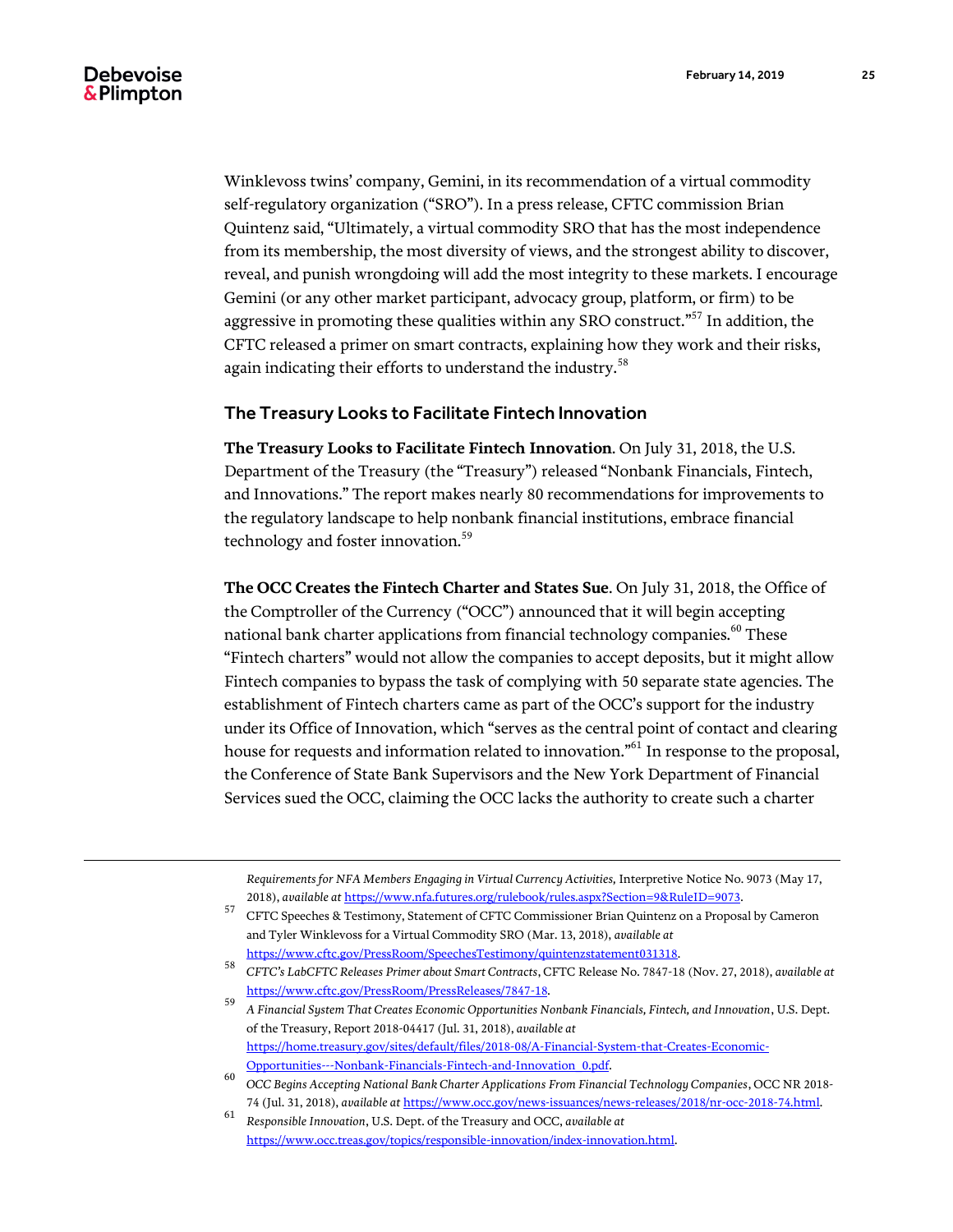without Congressional action and did not follow proper procedure in releasing the rule. $62$ 

**The IRS Keeps Virtual Currency on Its Radar.** Throughout 2018, the Internal Revenue Service ("IRS") has pushed for further compliance with the tax guidance it released in 2014 regarding the taxation of virtual currency. In that guidance, the IRS said it would treat virtual currencies as property and thus any gain realized from trading them was taxable. In March 2018, the IRS released a reminder to taxpayers to report virtual currency transactions in their upcoming tax returns in accordance with the 2014 guidance, stressing the consequence of not reporting income accurately.<sup>63</sup> In July 2018, the IRS announced it would begin five large business and international compliance campaigns, one of which would be aimed at noncompliance with the 2014 release and which will encourage taxpayers to correct any mistakes in their returns promptly.<sup>64</sup> On the same day, the IRS announced the formation of the Joint Chiefs of Global Tax Enforcement, a new operational alliance among the leaders of tax enforcement authorities from Australia, Canada, the Netherlands, the United Kingdom and the United States.<sup>65</sup> In the announcement, some authorities specifically called out cryptocurrency as enabling cybercrime and threatening tax administration.

**FinCEN Proposes Guidance on ICOs and MSBs.** In a February 2018 letter to Senator Ron Wyden, the Financial Crimes Enforcement Network ("FinCEN") outlined its approach to ICO token distributers required to register as Money Service Businesses ("MSBs"). In the letter, FinCEN reiterated past guidance describing how cryptocurrency exchanges are money transmitters subject to registration. It went on to say that an ICO distributor will be an MSB based on a facts and circumstances analysis, noting "generally, under existing regulations and interpretations, a developer that sells convertible virtual currency, including in the form of ICO coins or tokens, in exchange for another type of value that substitutes for currency is a money transmitter." $^{66}$ 

<sup>62</sup> <sup>62</sup> *CSBS Sues OCC Over Fintech Charter*, CSBS (Oct. 25, 2018), *available at* [https://www.csbs.org/csbs-sues-occ](https://www.csbs.org/csbs-sues-occ-over-fintech-charter)[over-fintech-charter;](https://www.csbs.org/csbs-sues-occ-over-fintech-charter) [https://www.dfs.ny.gov/banking/dfs\\_occ\\_complaint\\_with\\_exhibits\\_9\\_2018.pdf.](https://www.dfs.ny.gov/banking/dfs_occ_complaint_with_exhibits_9_2018.pdf)

<sup>63</sup> *IRS Reminds Taxpayers to Report Virtual Currency Transactions*, IR-2018-71 (Mar. 23, 2018), *available at* [https://www.irs.gov/newsroom/irs-reminds-taxpayers-to-report-virtual-currency-transactions.](https://www.irs.gov/newsroom/irs-reminds-taxpayers-to-report-virtual-currency-transactions)

<sup>64</sup> *IRS Announces the Identification and Selection of Five Large Business and International Compliance Campaigns*, IRS (Jul. 2, 2018), *available at* [https://www.irs.gov/businesses/irs-announces-the-identification-and-selection](https://www.irs.gov/businesses/irs-announces-the-identification-and-selection-of-five-large-business-and-international-compliance-campaigns?utm_source=7-10-18+Member+List&utm_campaign=04042b3121-EMAIL_CAMPAIGN_2018_01_19_COPY_01&utm_medium=email&utm_term=0_0b2740a0bd-04042b3121-344951547)[of-five-large-business-and-international-compliance-campaigns?utm\\_source=7-10-](https://www.irs.gov/businesses/irs-announces-the-identification-and-selection-of-five-large-business-and-international-compliance-campaigns?utm_source=7-10-18+Member+List&utm_campaign=04042b3121-EMAIL_CAMPAIGN_2018_01_19_COPY_01&utm_medium=email&utm_term=0_0b2740a0bd-04042b3121-344951547) [18+Member+List&utm\\_campaign=04042b3121-](https://www.irs.gov/businesses/irs-announces-the-identification-and-selection-of-five-large-business-and-international-compliance-campaigns?utm_source=7-10-18+Member+List&utm_campaign=04042b3121-EMAIL_CAMPAIGN_2018_01_19_COPY_01&utm_medium=email&utm_term=0_0b2740a0bd-04042b3121-344951547) [EMAIL\\_CAMPAIGN\\_2018\\_01\\_19\\_COPY\\_01&utm\\_medium=email&utm\\_term=0\\_0b2740a0bd-04042b3121-](https://www.irs.gov/businesses/irs-announces-the-identification-and-selection-of-five-large-business-and-international-compliance-campaigns?utm_source=7-10-18+Member+List&utm_campaign=04042b3121-EMAIL_CAMPAIGN_2018_01_19_COPY_01&utm_medium=email&utm_term=0_0b2740a0bd-04042b3121-344951547) [344951547.](https://www.irs.gov/businesses/irs-announces-the-identification-and-selection-of-five-large-business-and-international-compliance-campaigns?utm_source=7-10-18+Member+List&utm_campaign=04042b3121-EMAIL_CAMPAIGN_2018_01_19_COPY_01&utm_medium=email&utm_term=0_0b2740a0bd-04042b3121-344951547)

<sup>65</sup>  $\frac{65}{\text{Available}}$  a[t https://www.irs.gov/pub/irs-utl/j5-media-release-7-2-18.pdf.](https://www.irs.gov/pub/irs-utl/j5-media-release-7-2-18.pdf)

<sup>66</sup> Drew Maloney, *Letter to Senator Ron Wyden*, U.S. Dept. of The Treasury (Feb. 13, 2018), *available at* [https://coincenter.org/files/2018-03/fincen-ico-letter-march-2018-coin-center.pdf.](https://coincenter.org/files/2018-03/fincen-ico-letter-march-2018-coin-center.pdf)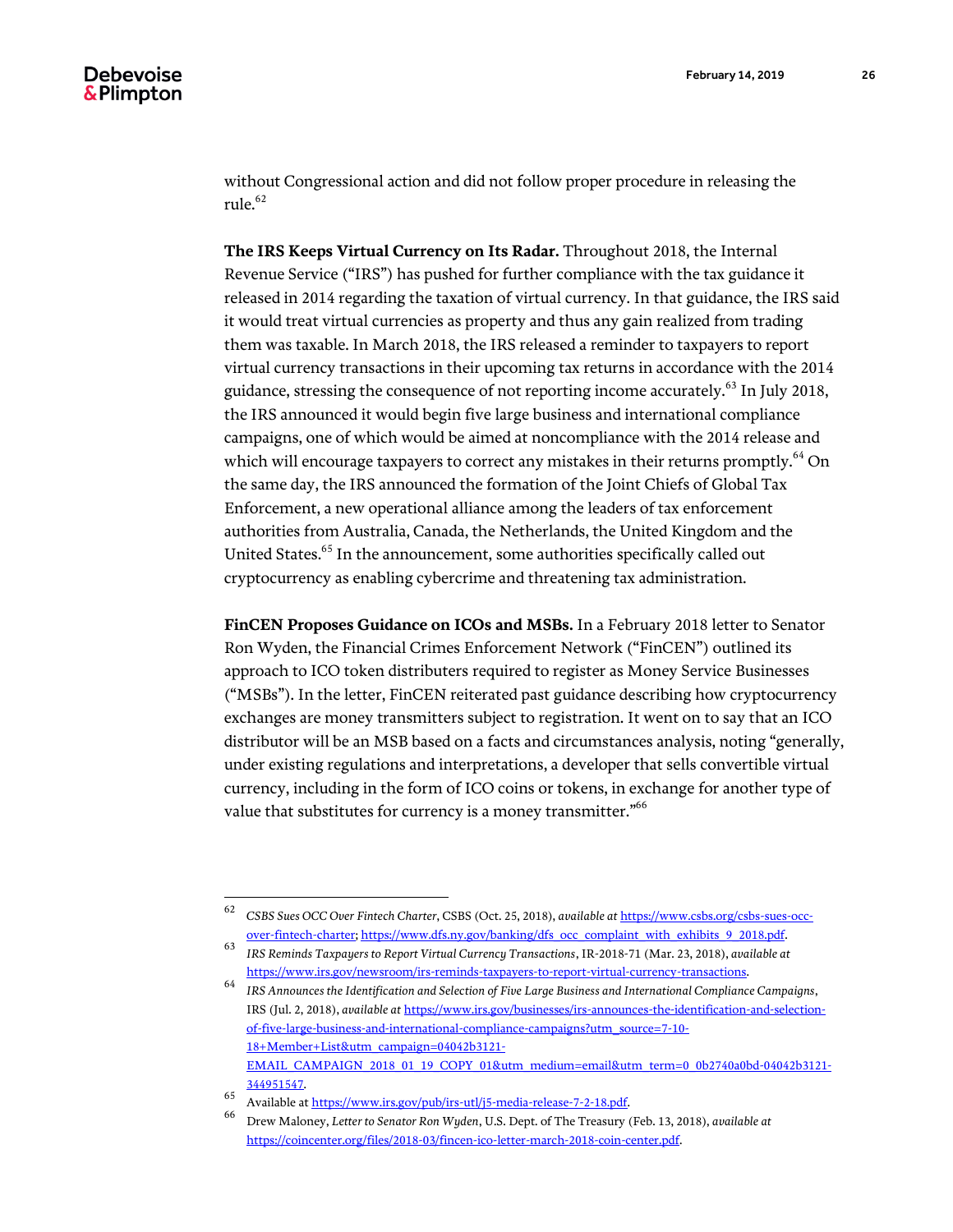#### The CFPB Also Dips Its Feet in the Sandbox

In September 2018, the Consumer Financial Protection Bureau's ("CFPB's") Office of Innovation proposed a Disclosure Sandbox to help Fintech companies using the Bureau's trial disclosure program.<sup>67</sup> The sandbox would offer limited no-action letters and exemptions, typically of two-year duration, for qualifying companies. In December, the CFPB released a proposed rule implementing parts of its September proposal, including a streamlined process for receiving no-action letters.<sup>68</sup>

#### Federal Legislative Proposals Take Shape

Several legislative proposals were introduced in Congress in support of blockchain technology and cryptocurrencies. In the final few months of the year, U.S. Representative Tom Emmer introduced three bills in Congress. The first bill expresses support for the development of digital currencies and blockchain technology and encourages a light touch and consistency in regulating the space. The second would provide that cryptocurrency miners do not need to register as money transmitters given that at no point do they take control of consumer funds. The last would create a safe harbor for taxpayers with cryptocurrencies resulting from a hard fork of a network.<sup>69</sup> Another bill, introduced by U.S. Representatives Doris Matsui and Brett Guthrie, proposes the creation of a working group to study blockchain technology and create a consensus-based definition of blockchain for use by the government.<sup>70</sup> In December, U.S. Representatives Warren Davidson and David Soto introduced the "Token Taxonomy Act," aimed at exempting cryptocurrencies and certain other digital assets from the scope of the federal securities laws.<sup>71</sup>

<sup>67</sup> <sup>67</sup> *BCFP Office of Innovation Proposes "Disclosure Sandbox" for Fintech Companies to Test New Ways to Inform Consumers*, CFPB Blog (Sep. 13, 2018), *available at* [https://www.consumerfinance.gov/about-us/blog/bcfp](https://www.consumerfinance.gov/about-us/blog/bcfp-office-innovation-proposes-disclosure-sandbox-fintech-companies-test-new-ways-inform-consumers/)[office-innovation-proposes-disclosure-sandbox-fintech-companies-test-new-ways-inform-consumers/.](https://www.consumerfinance.gov/about-us/blog/bcfp-office-innovation-proposes-disclosure-sandbox-fintech-companies-test-new-ways-inform-consumers/)

<sup>68</sup> *Policy on No-Action Letters and the BCFP Product Sandbox,* 83 FR 64036 (Dec. 13, 2018), *available at*  [https://www.federalregister.gov/documents/2018/12/13/2018-26873/policy-on-no-action-letters-and-the-bcfp](https://www.federalregister.gov/documents/2018/12/13/2018-26873/policy-on-no-action-letters-and-the-bcfp-product-sandbox)[product-sandbox.](https://www.federalregister.gov/documents/2018/12/13/2018-26873/policy-on-no-action-letters-and-the-bcfp-product-sandbox)

<sup>69</sup> See, e.g., Nikhilesh De, "U.S. Congressman Drafts Bills to Aid Blockchain Development," CoinDesk.com (Sep. 21, 2018), *available at* [https://www.coindesk.com/us-congressman-drafts-bills-to-aid-blockchain-development.](https://www.coindesk.com/us-congressman-drafts-bills-to-aid-blockchain-development)  Similar bills have been reintroduced in the new congress of 2019. See To Promote Fair and Transparent Virtual Currency Markets by Examining the Potential for Price Manipulation, H.R. 922, 116<sup>th</sup> Cong. (2019) and To Promote United States Competitiveness in the Evolving Global Virtual Currency Marketplace, H.R. 922, 116<sup>th</sup> Cong. (2019).

<sup>70</sup> See, e.g., Nikhilesh De, "U.S. Lawmakers Push for 'Blockchain' Definition in New Congressional Bill," CoinDesk.com (Oct. 3, 2018), *available at* [https://www.coindesk.com/us-lawmakers-introduce-bill-to-define](https://www.coindesk.com/us-lawmakers-introduce-bill-to-define-blockchain)[blockchain.](https://www.coindesk.com/us-lawmakers-introduce-bill-to-define-blockchain)

<sup>71</sup> See, e.g., Stan Higgins, "U.S. Lawmakers File Bill to Exempt Cryptocurrencies from Securities Laws," CoinDesk.com (Dec. 20, 2018), *available at* [https://www.coindesk.com/us-lawmakers-file-bill-to-exempt](https://www.coindesk.com/us-lawmakers-file-bill-to-exempt-cryptocurrencies-from-securities-laws)[cryptocurrencies-from-securities-laws.](https://www.coindesk.com/us-lawmakers-file-bill-to-exempt-cryptocurrencies-from-securities-laws)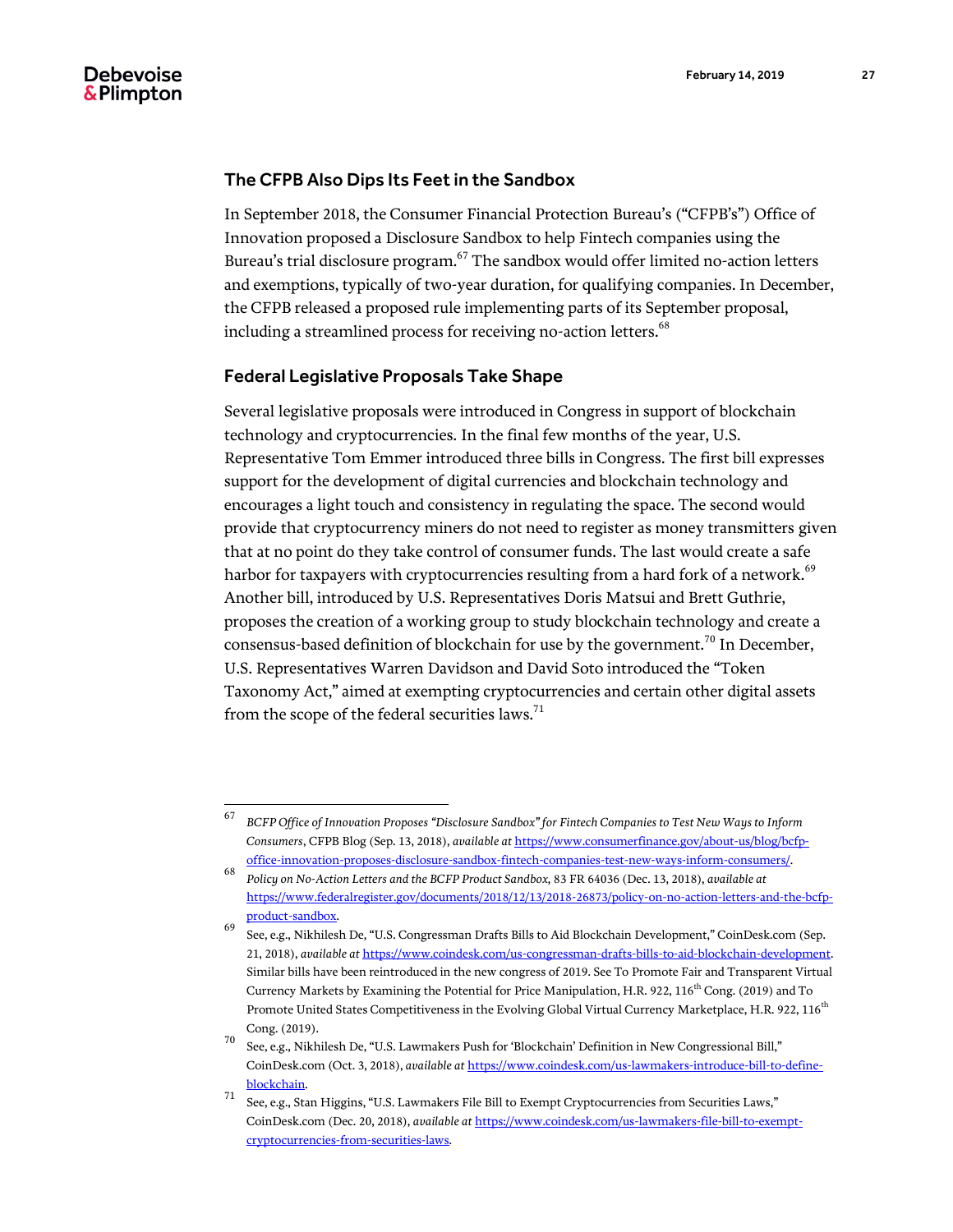#### States Take Different Approaches to Virtual Currencies

**NASAA Takes Aim at ICO Fraud***.* In May 2018, the North American Securities Administrators Association ("NASAA"), comprising state and provincial regulators from more than 40 jurisdictions in the United States and Canada, announced "Operation Cryptosweep," a large swath of actions to combat fraud in the ICO market, including nearly 70 inquiries and investigations and 35 pending or completed enforcement actions.<sup>72</sup> NASAA members identify ICOs nearing their public launch and analyze whether any of the ICOs requires further investigation or enforcement action.

**Texas and New York Crack Down on Virtual Currency Fraud***.* Texas and New York are two examples of states that took aggressive steps to crack down on virtual currency risks in 2018. In April 2018, Texas released an investor alert, warning against the risks of fraud in the virtual currency space.<sup>73</sup> Since December 2017, the Enforcement Division of the Texas State Securities Board had opened 32 investigations in virtual currency fraud. The release lists enforcement actions from January to April against BitConnect, R2B Coin, Davor Coin, Investors in Crypto, LeadInvest and Freedom Financial Club Inc. and Mark J. Moncher, *et al*. LeadInvest, for example, fraudulently claimed its business was advised by Supreme Court Justice Ruth Bader Ginsburg and three former U.S. Solicitors General.<sup>74</sup> New York has also taken a harsh stance on virtual currencies, most visibly in the state Attorney General's publication of its Virtual Markets Integrity Initiative in September 2018. $^{75}$  The report summarized six months of investigations, identifying problems with virtual currency platforms, such as deficiencies in detecting conflicts of interest, preventing market manipulation, ensuring market integrity and protecting consumer funds. The report followed an outright rejection of recommendations in July 2018 from the U.S. Treasury regarding the development regulatory sandboxes. In response to the recommendation, Superintendent Maria Vullo of the New York Department of Financial Services said, "Toddlers play in sandboxes. Adults play by the rules." 76

 $72\,$ <sup>72</sup> *State and Provincial Securities Regulators Conduct Coordinated International Crypto Crackdown*, North American Securities Administrators Association (May 21, 2018), *available at* [http://www.nasaa.org/45121/state-and](http://www.nasaa.org/45121/state-and-provincial-securities-regulators-conduct-coordinated-international-crypto-crackdown-2/)[provincial-securities-regulators-conduct-coordinated-international-crypto-crackdown-2/.](http://www.nasaa.org/45121/state-and-provincial-securities-regulators-conduct-coordinated-international-crypto-crackdown-2/)

<sup>73</sup> *Widespread Fraud Found in Cryptocurrency Offerings*, Texas State Securities Board (Apr. 10, 2018), *available at*  [https://www.ssb.texas.gov/sites/default/files/CRYPTO%20SWEEP%20report%20April%2010%202018%20FINA](https://www.ssb.texas.gov/sites/default/files/CRYPTO%20SWEEP%20report%20April%2010%202018%20FINAL.pdf) [L.pdf.](https://www.ssb.texas.gov/sites/default/files/CRYPTO%20SWEEP%20report%20April%2010%202018%20FINAL.pdf)

<sup>74</sup> *In the matter of LeadInvest*, Texas State Securities Board Order No. ENF-18-CDO-1760 (Mar. 5, 2018), *available at* [https://www.ssb.texas.gov/sites/default/files/ENF-18-CDO-1760.pdf.](https://www.ssb.texas.gov/sites/default/files/ENF-18-CDO-1760.pdf)

<sup>75</sup> Barbara Underwood, *Virtual Markets Integrity Initiative Report*, Office of the N.Y. A.G. (Sep. 18, 2018), *available at* [https://virtualmarkets.ag.ny.gov/.](https://virtualmarkets.ag.ny.gov/)

<sup>76</sup> *Statement by DFS Superintendent Maria T. Vullo on Treasury's Endorsement of Regulatory Sandboxes for Fintech Companies and the OCC's Decision to Accept Fintech Charter Applications*, N.Y. Sept. of Fin. Serv. (July 31, 2018), *available at* [https://www.dfs.ny.gov/about/statements/st1807311.htm.](https://www.dfs.ny.gov/about/statements/st1807311.htm)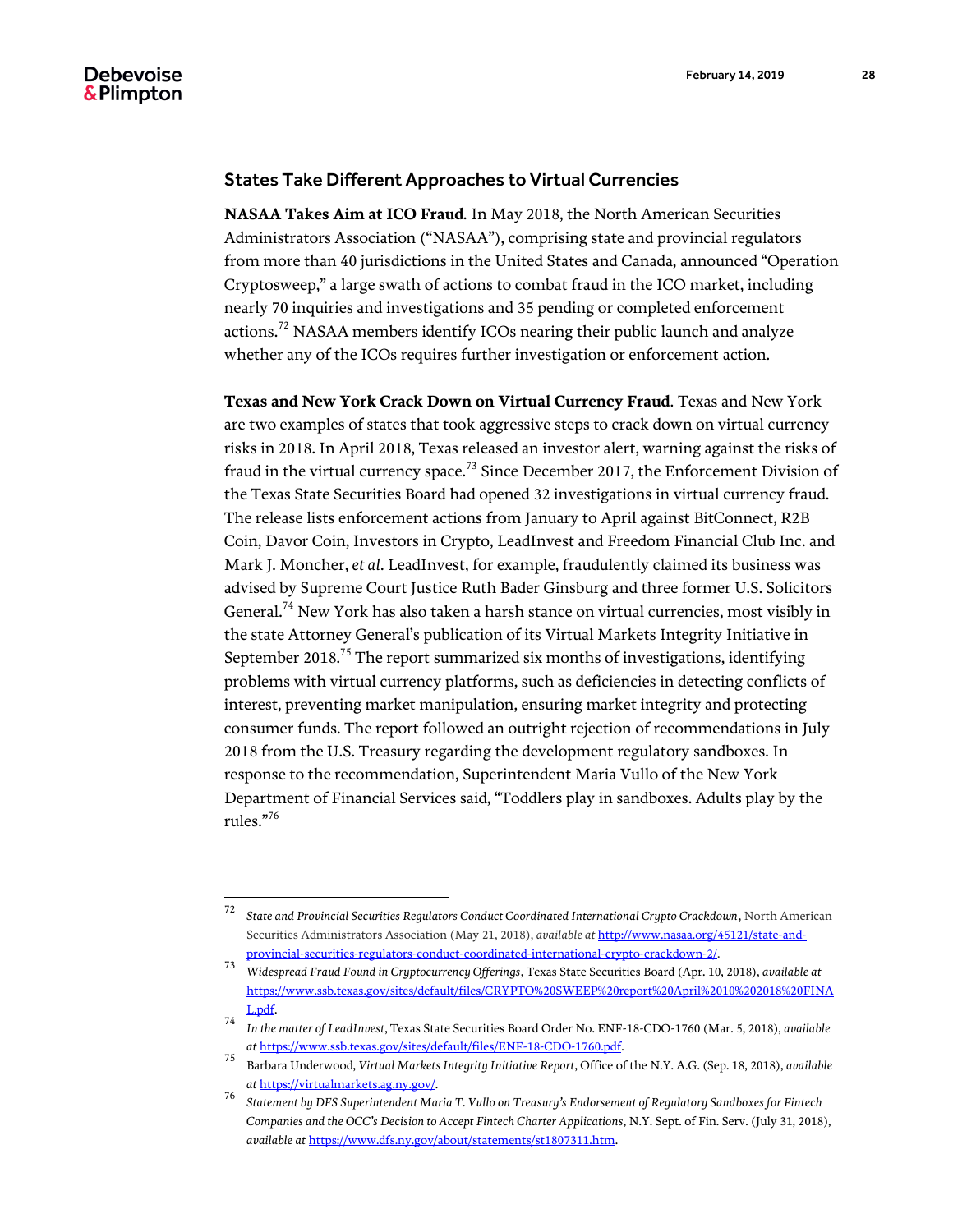**Some States Invest in Virtual Currencies**. Other states, including Colorado, Arizona and Wyoming, took steps to foster innovation in the development and use of virtual currencies and other digital assets. In May 2018, Colorado's governor created a Council for the Advancement of Blockchain Technology Use to create a legal framework for safely developing the Blockchain.<sup>77</sup> It also passed a law to help encourage the study of blockchain by providing scholarship grants and other incentives.<sup>78</sup> In March 2018, Arizona passed a bill to create the first Fintech regulatory sandbox, giving companies in the space the ability to launch on a limited basis without having to incur regulatory burdens.<sup>79</sup> Also in March, Wyoming passed a bill that exempted cryptocurrencies from property tax, and, in December 2018, Overstock.com announced that it is partnering with Wyoming to put its land registry on a distributed ledger. $80$ 

\* \* \*

Please do not hesitate to contact us with any questions.

<sup>77</sup> <sup>77</sup> See *Creating the Council for the Advancement of Blockchain Technology Use,* Col. Exec. Order No. B 2018-002 (May 2, 2018), *available at* [https://www.colorado.gov/governor/sites/default/files/executive\\_orders/b\\_2018-](https://www.colorado.gov/governor/sites/default/files/executive_orders/b_2018-002_blockchain.pdf) [002\\_blockchain.pdf.](https://www.colorado.gov/governor/sites/default/files/executive_orders/b_2018-002_blockchain.pdf)

<sup>78</sup> See *Cyber Coding Cryptology for State Records,* SB 18-086, 72nd Gen. Assemb. Reg. Sess. 2018 (Col. May 30, 2018), *available at* [https://leg.colorado.gov/bills/sb18-086.](https://leg.colorado.gov/bills/sb18-086)

<sup>79</sup> See HB 2434 53 rd Leg. 2nd Reg. Sess. 2018 (Ariz. March 22, 2018), *available at* [https://legiscan.com/AZ/text/HB2434/id/1688717.](https://legiscan.com/AZ/text/HB2434/id/1688717) Also, importantly, the U.S. Department of the Treasury announced that it will be encouraging these regulatory sandboxes going forward. *A Financial System That Creates Economic Opportunities Nonbank Financials, Fintech, and Innovation*, U.S. Dept. of the Treasury Report No. E.O. 13772 (Jul. 31, 2018), *available at* [https://home.treasury.gov/sites/default/files/2018-07/A-Financial-](https://home.treasury.gov/sites/default/files/2018-07/A-Financial-System-that-Creates-Economic-Opportunities---Nonbank-Financi....pdf)[System-that-Creates-Economic-Opportunities---Nonbank-Financi....pdf.](https://home.treasury.gov/sites/default/files/2018-07/A-Financial-System-that-Creates-Economic-Opportunities---Nonbank-Financi....pdf)

<sup>80</sup> See *Property Taxation-Digital Currencies*, WY SB 0111, 64 Leg. Budget Sess. 2018 (Wyo. Mar. 3, 2018), *available at* [https://www.wyoleg.gov/Legislation/2018/SF0111;](https://www.wyoleg.gov/Legislation/2018/SF0111) Overstock.com Inc., *Overstock.com Subsidiary Medici Land Governance to Develop Blockchain-Based Property and Land Information Platform with Teton County, Wyoming*, Overstock.com (Dec. 20, 2018) *available at* [http://investors.overstock.com/mobile.view?c=131091&v=203&d=1&id=2381345.](http://investors.overstock.com/mobile.view?c=131091&v=203&d=1&id=2381345)